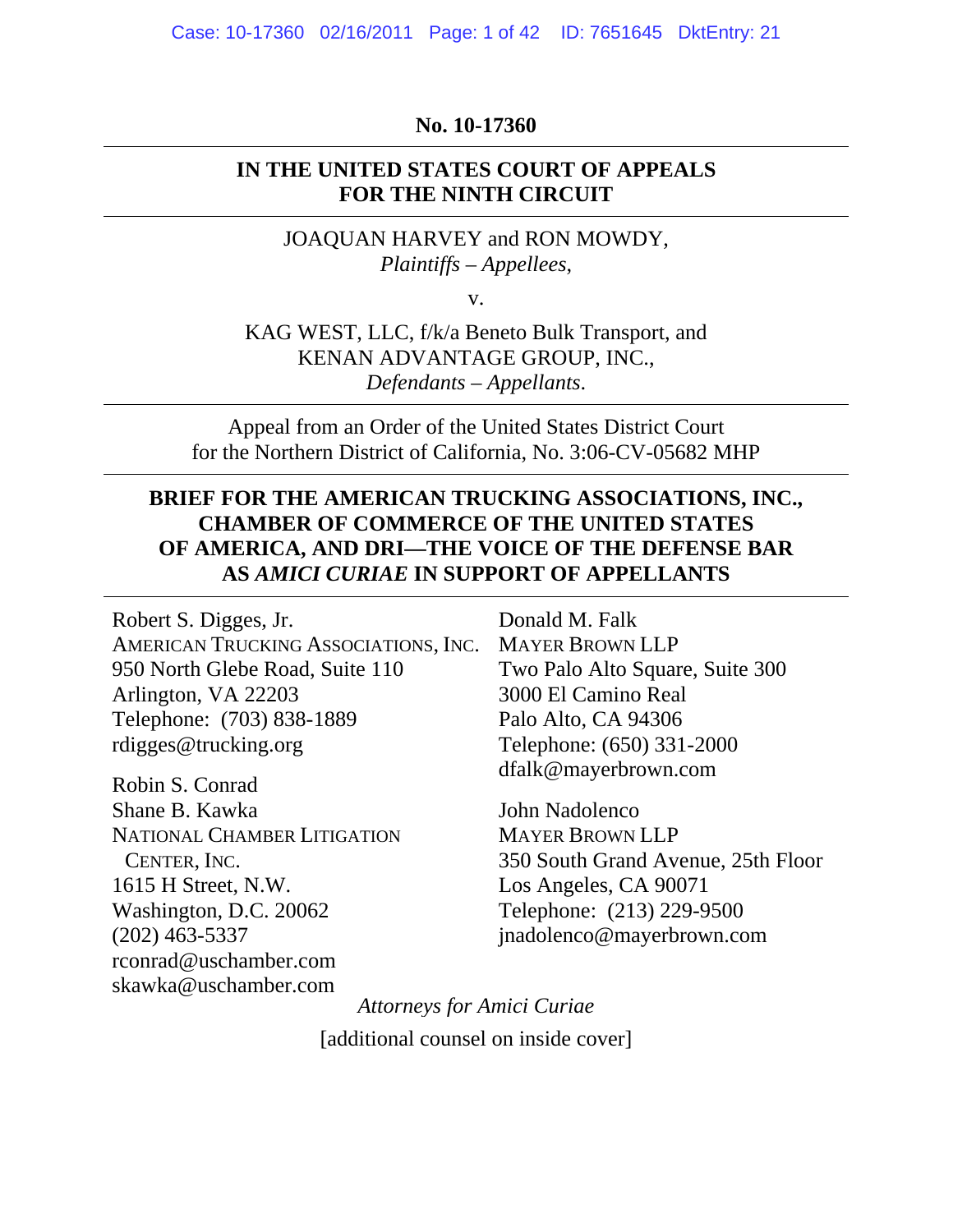R. Matthew Cairnes GALLAGHER CALLAHAN & GARTRELL 214 North Main Street Concord, NH 03301 Telephone: (603) 545-3622 cairnes@gcglaw.com

Kevin Ranlett MAYER BROWN LLP 1999 K Street, N.W. Washington, DC 20006 Telephone: (202) 263-3000 kranlett@mayerbrown.com

*Attorneys for Amici Curiae*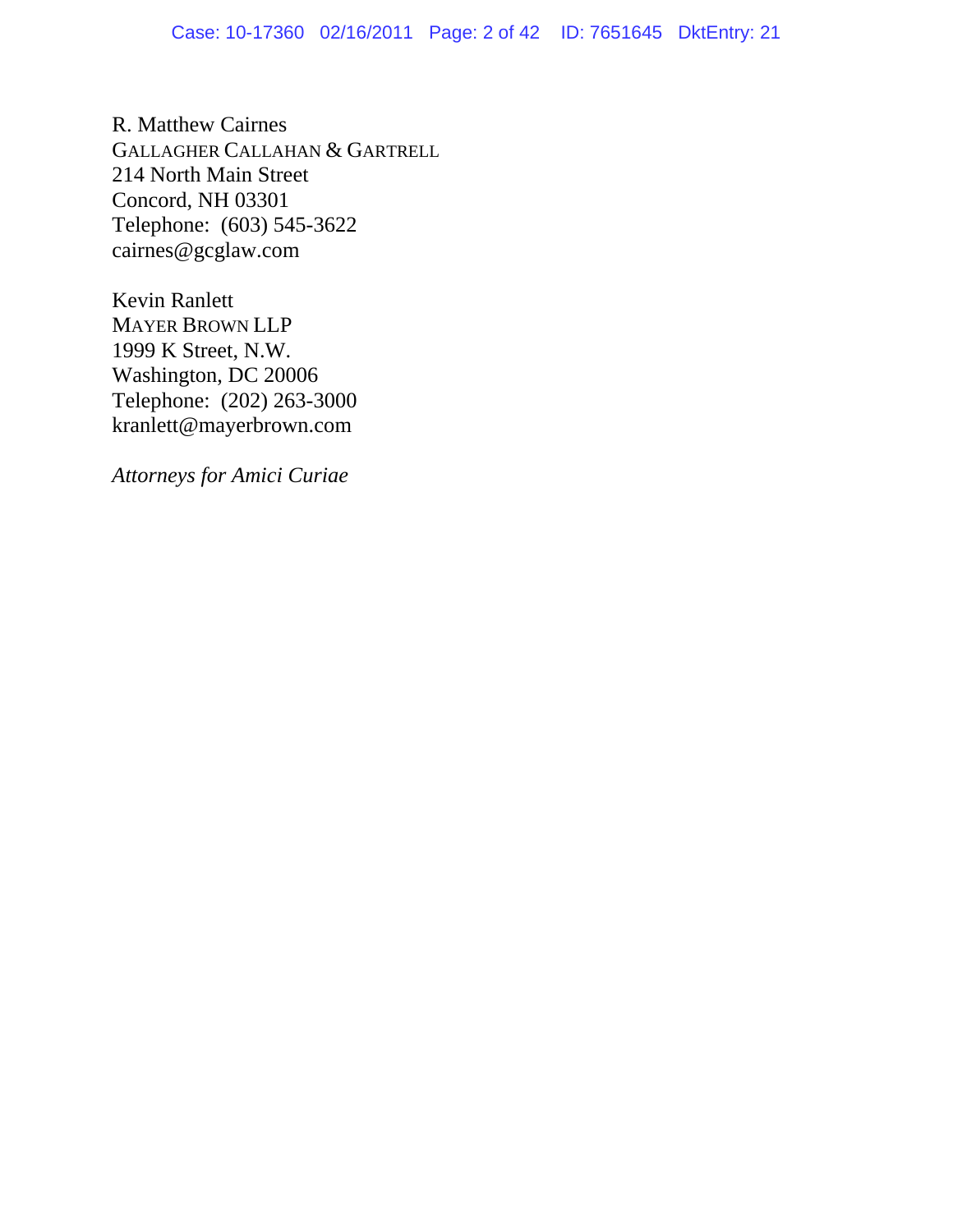## **CORPORATE DISCLOSURE STATEMENT**

Pursuant to Federal Rule of Appellate Procedure 26.1, counsel for the American Trucking Associations, Inc. ("ATA"), Chamber of Commerce of the United States of America ("Chamber"), and DRI—The Voice of the Defense Bar ("DRI") certifies that none of them has a parent corporation, and that none of them (nor any affiliate) has issued shares or debt securities to the public.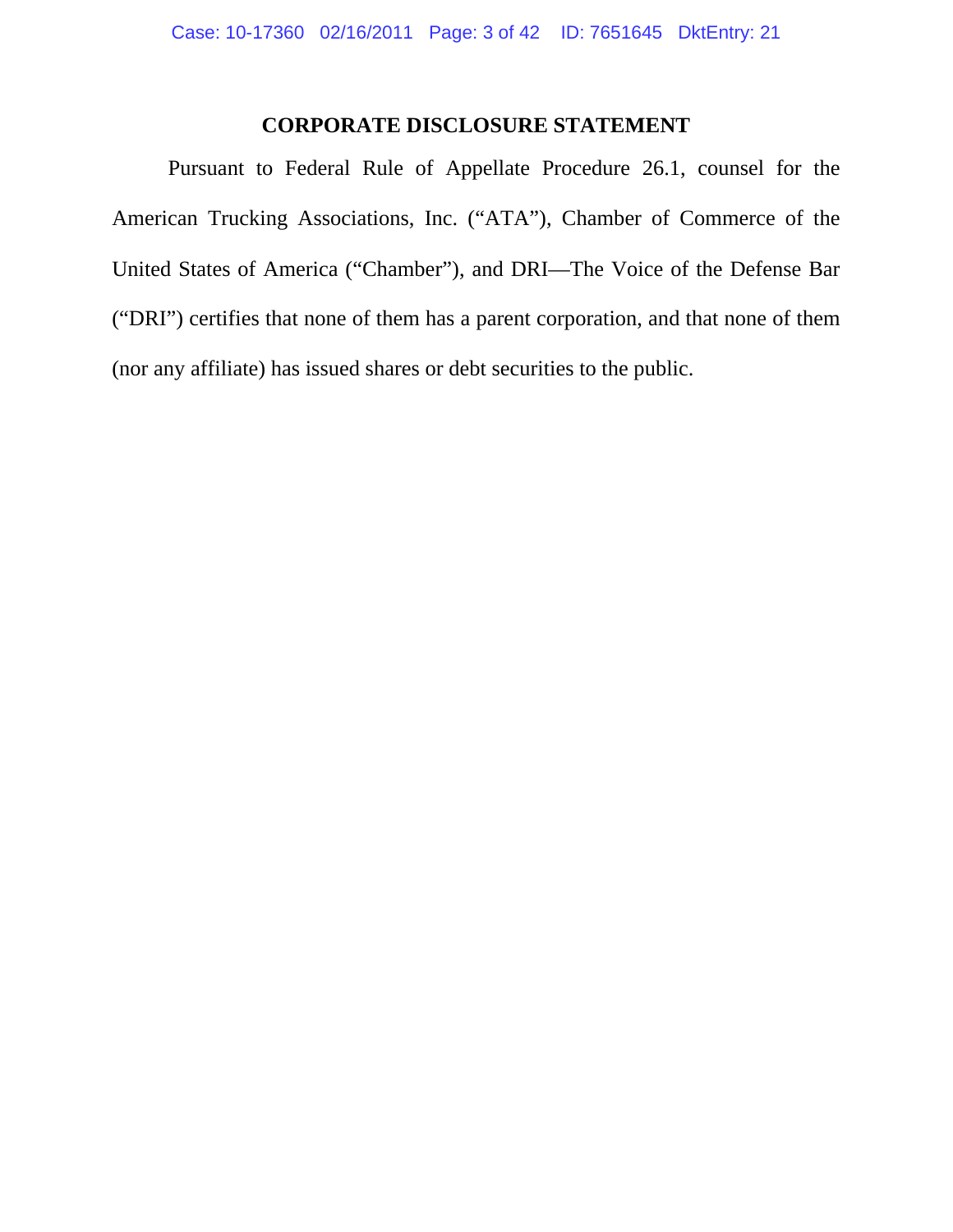# **TABLE OF CONTENTS**

# **Page**

| $\mathbf{I}$ . | RULE 23(c)(4) DOES NOT AUTHORIZE THE CERTIFICATION |                                                                                                                                                                                              |  |  |  |
|----------------|----------------------------------------------------|----------------------------------------------------------------------------------------------------------------------------------------------------------------------------------------------|--|--|--|
|                | A.                                                 | Construing Rule 23(c)(4) To Permit Class Certification<br>Irrespective Of Rule 23(b) Would Allow Certification Of An                                                                         |  |  |  |
|                | <b>B.</b>                                          | Permitting Certification Of Nonpredominant-Issue Classes<br>Would Invite A Flood Of Class-Action Litigation Brought<br>Irrespective Of Merit Or Amenability To Resolution By                 |  |  |  |
| II.            |                                                    | THE DISTRICT COURT'S PREDOMINANCE ANALYSIS IS                                                                                                                                                |  |  |  |
|                | A.                                                 | Questions Regarding An Employer's Abstract Policies Do Not<br>Predominate Over Questions Regarding Its Actual Practices17                                                                    |  |  |  |
|                | <b>B.</b>                                          | A Plaintiff May Not Obtain A Conditional Class Certification<br>In Order To Avoid Having To Satisfy Predominance. 21                                                                         |  |  |  |
| III.           |                                                    | CERTIFYING AN OPT-OUT CLASS ACTION TO PURSUE A<br>UCL CLAIM PREMISED ON A VIOLATION OF THE FLSA<br>WOULD UNDERMINE CONGRESS'S INTENT TO REDRESS<br>FLSA VIOLATIONS THROUGH OPT-IN COLLECTIVE |  |  |  |
|                |                                                    |                                                                                                                                                                                              |  |  |  |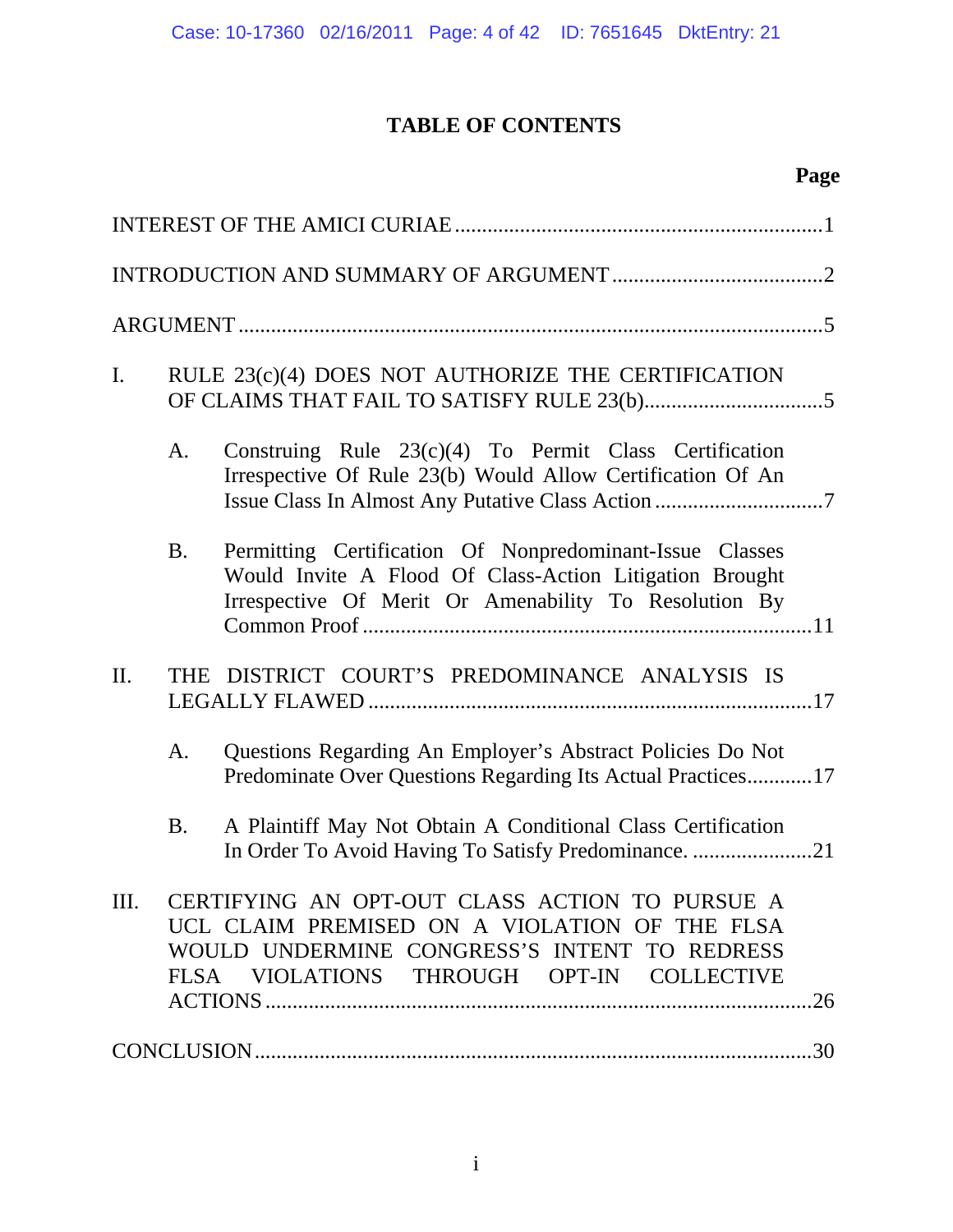# **TABLE OF AUTHORITIES**

| Page(s)<br>Cases                                                        |
|-------------------------------------------------------------------------|
|                                                                         |
|                                                                         |
| Blue Chip Stamps v. Manor Drug Stores, 421 U.S. 723 (1975)12            |
| Castano v. Am. Tobacco Co., 84 F.3d 734 (5th Cir. 1996) 7, 8, 20, 24    |
| Edward J. DeBartolo Corp. v. Fla. Gulf Coast Bldg. & Constr. Trades     |
|                                                                         |
| Gasoline Prods. Co. v. Champlin Refining Co., 283 U.S. 494 (1931)19, 20 |
|                                                                         |
|                                                                         |
|                                                                         |
| In re N. Dist. of Cal. Dalkon Shield IUD Prods. Liab. Litig.,           |
| In re Rhone-Poulenc Rorer, Inc., 51 F.3d 1293 (7th Cir. 1995) 10, 20    |
| In re Wells Fargo Home Mortgage Overtime Pay Litig., 571 F.3d 953       |
| Khadera v. ABM Indus. Inc., 701 F. Supp. 2d 1190 (W.D. Wash. 2010) 27   |
|                                                                         |
| Leuthold v. Destination Am., Inc., 224 F.R.D. 462 (N.D. Cal. 2004)      |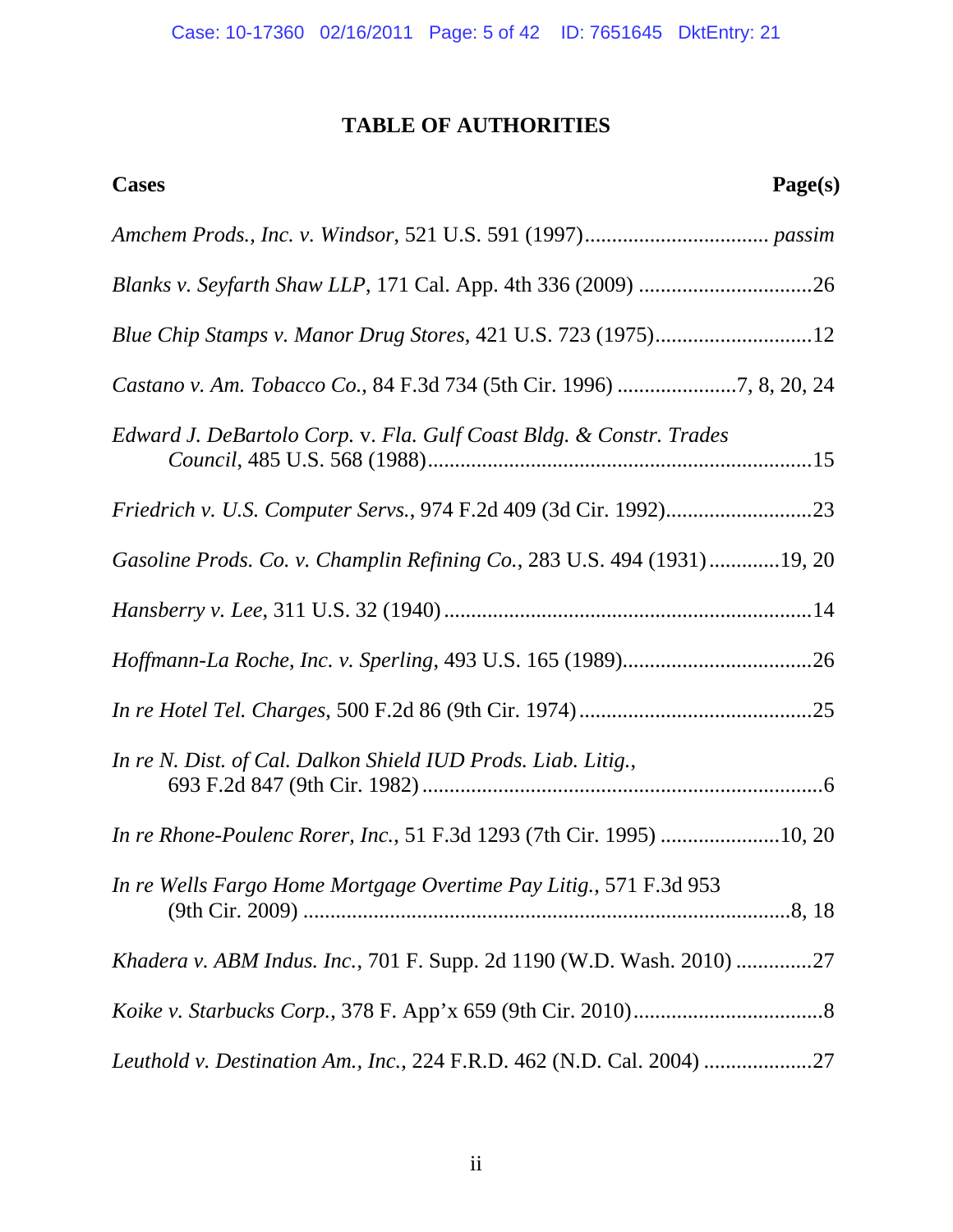# **TABLE OF AUTHORITIES (cont'd)**

| Moody v. Sears, Roebuck & Co., 2007 WL 2582193<br>(N.C. Super. Ct. May 7, 2007), rev'd, 664 S.E.2d 569 |
|--------------------------------------------------------------------------------------------------------|
|                                                                                                        |
|                                                                                                        |
|                                                                                                        |
| Reich v. Am. Driver Serv., Inc., 33 F.3d 1153 (9th Cir. 1994) 21, 22, 23                               |
| Shady Grove Orthopedic Assocs., P.A. v. Allstate Ins. Co.,                                             |
|                                                                                                        |
|                                                                                                        |
|                                                                                                        |
| Valentino v. Carter-Wallace, Inc., 97 F.3d 1227 (9th Cir. 1996)5, 6                                    |
| Vinole v. Countrywide Home Loans, Inc., 571 F.3d 935 (9th Cir. 2009)19                                 |
| Wachtel ex rel. Jesse v. Guardian Life Ins. Co., 453 F.3d 179 (3d Cir. 2006)24                         |
| Williams v. Veolia Transp. Servs., Inc., 379 F. App'x 548 (9th Cir. 2010) 8                            |
| Wolfert ex rel. Estate of Wolfert v. Transamerica Home First, Inc.,                                    |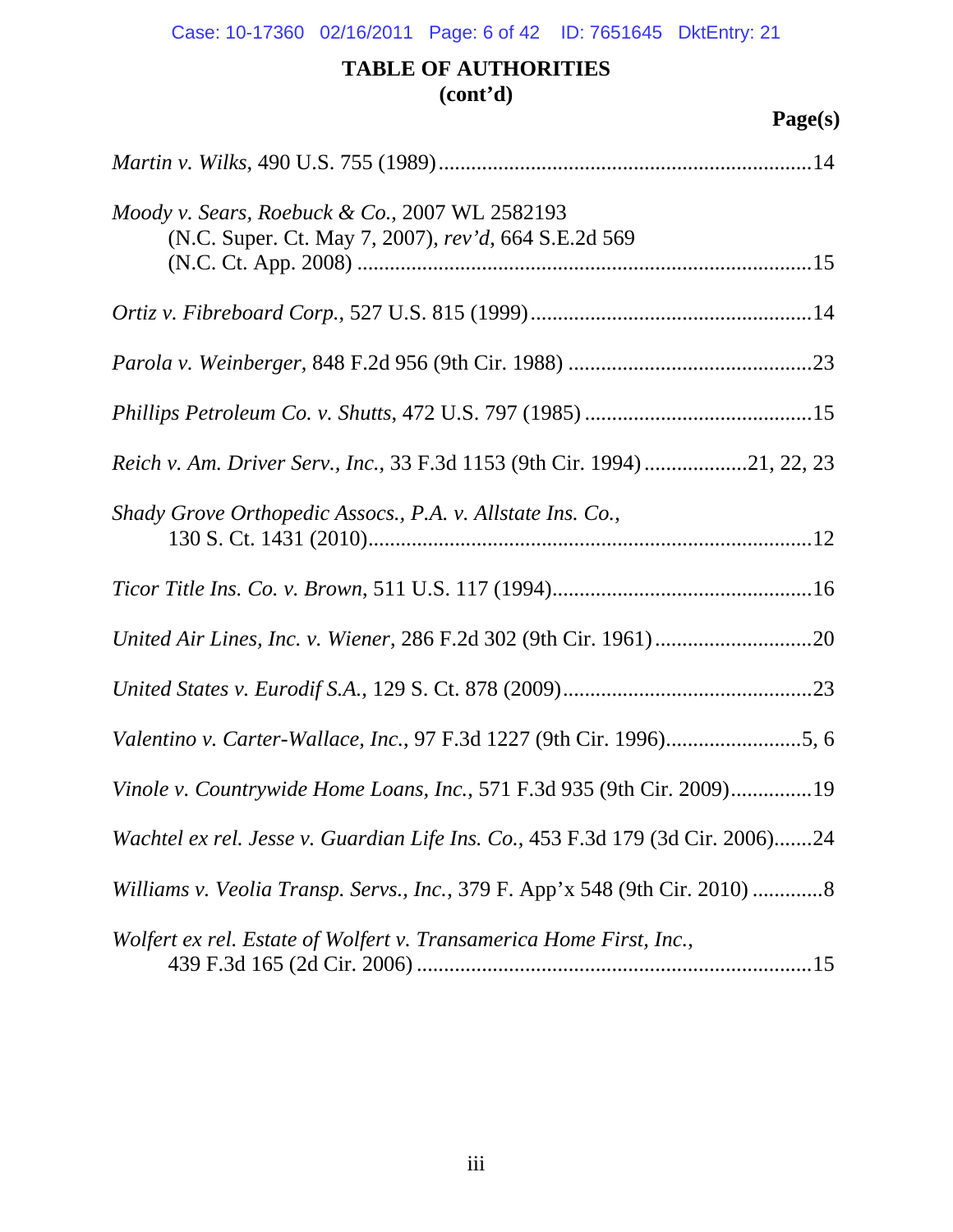Case: 10-17360 02/16/2011 Page: 7 of 42 ID: 7651645 DktEntry: 21

# **TABLE OF AUTHORITIES**  $(cont<sup>2</sup>d)$

| <b>Statutes, Regulations, and Rules</b>               |  |  |  |  |  |
|-------------------------------------------------------|--|--|--|--|--|
|                                                       |  |  |  |  |  |
|                                                       |  |  |  |  |  |
|                                                       |  |  |  |  |  |
|                                                       |  |  |  |  |  |
| Class Action Fairness Act of 2005, Pub. L. No. 109-2, |  |  |  |  |  |
|                                                       |  |  |  |  |  |
|                                                       |  |  |  |  |  |
|                                                       |  |  |  |  |  |
|                                                       |  |  |  |  |  |
|                                                       |  |  |  |  |  |
|                                                       |  |  |  |  |  |
|                                                       |  |  |  |  |  |
|                                                       |  |  |  |  |  |
|                                                       |  |  |  |  |  |
|                                                       |  |  |  |  |  |
|                                                       |  |  |  |  |  |
|                                                       |  |  |  |  |  |
|                                                       |  |  |  |  |  |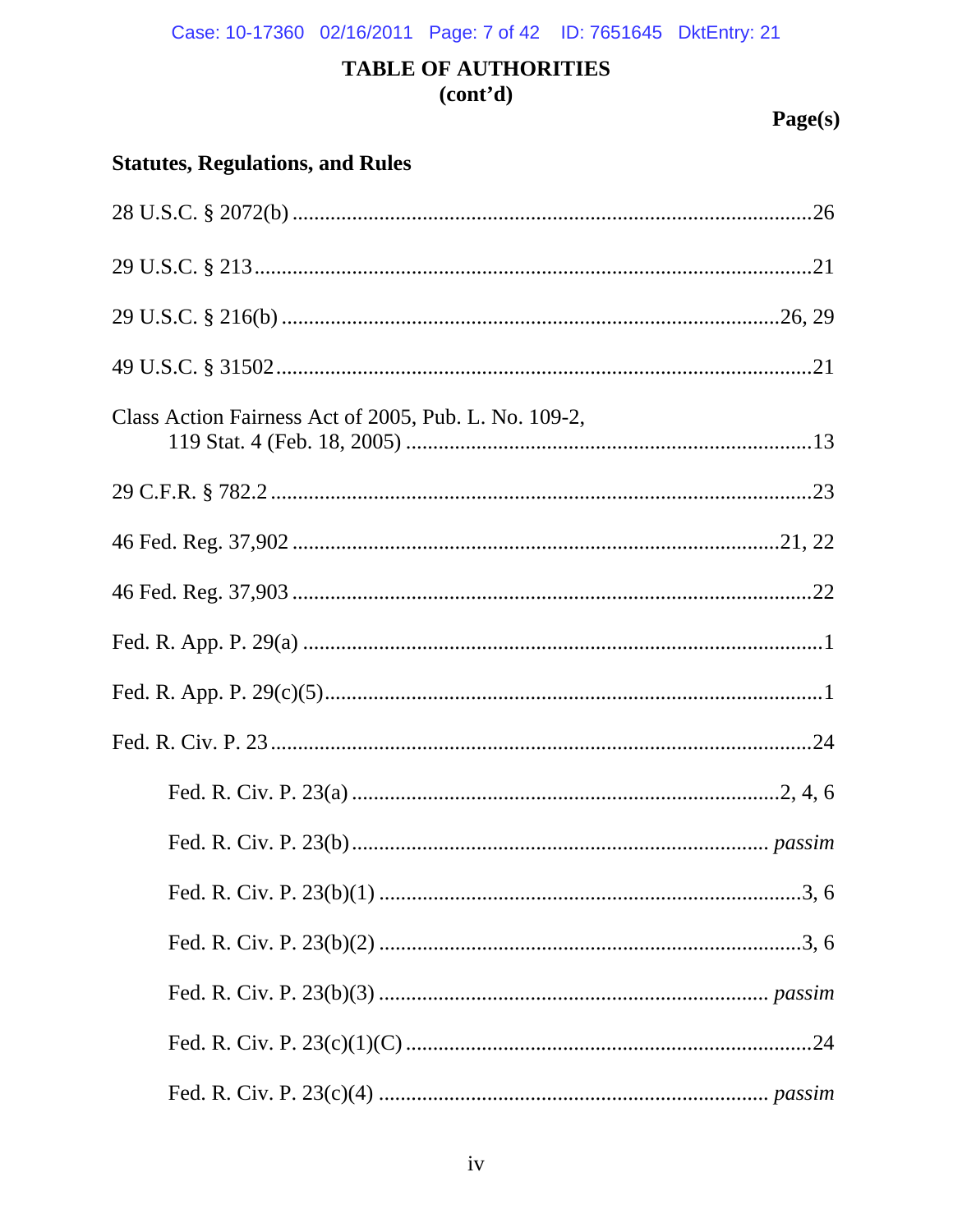# Case: 10-17360 02/16/2011 Page: 8 of 42 ID: 7651645 DktEntry: 21

# **TABLE OF AUTHORITIES (cont'd)**

| <b>Other Authorities</b><br>Page(s)                                                                                                                                                                                                                                                                                                                         |
|-------------------------------------------------------------------------------------------------------------------------------------------------------------------------------------------------------------------------------------------------------------------------------------------------------------------------------------------------------------|
| John Bronsteen, Class Action Settlements: An Opt-In Proposal,                                                                                                                                                                                                                                                                                               |
|                                                                                                                                                                                                                                                                                                                                                             |
| Brainerd Currie, Mutuality of Collateral Estoppel: The Limits of the Bernhard                                                                                                                                                                                                                                                                               |
| Robert Fischer Jr., California Tops Litigation Wave,                                                                                                                                                                                                                                                                                                        |
| HENRY J. FRIENDLY, FEDERAL JURISDICTION: A GENERAL VIEW (1973)11                                                                                                                                                                                                                                                                                            |
| Laura J. Hines, Challenging the Issue Class Action End-Run,                                                                                                                                                                                                                                                                                                 |
| Susan P. Koniak & George M. Cohen, Under Cloak of Settlement,                                                                                                                                                                                                                                                                                               |
| Emery G. Lee III & Thomas E. Willging, The Impact of the Class Action<br>Fairness Act of 2005 on the Federal Courts: Fourth Interim Report to<br>the Judicial Conference Advisory Committee on Civil Rules (Fed. Jud.<br>Ctr. Apr. 2008), at http://www.uscourts.gov/uscourts/RulesAndPolicies/<br>rules/Fourth%20Interim%20Report%20Class%20Action.pdf. 29 |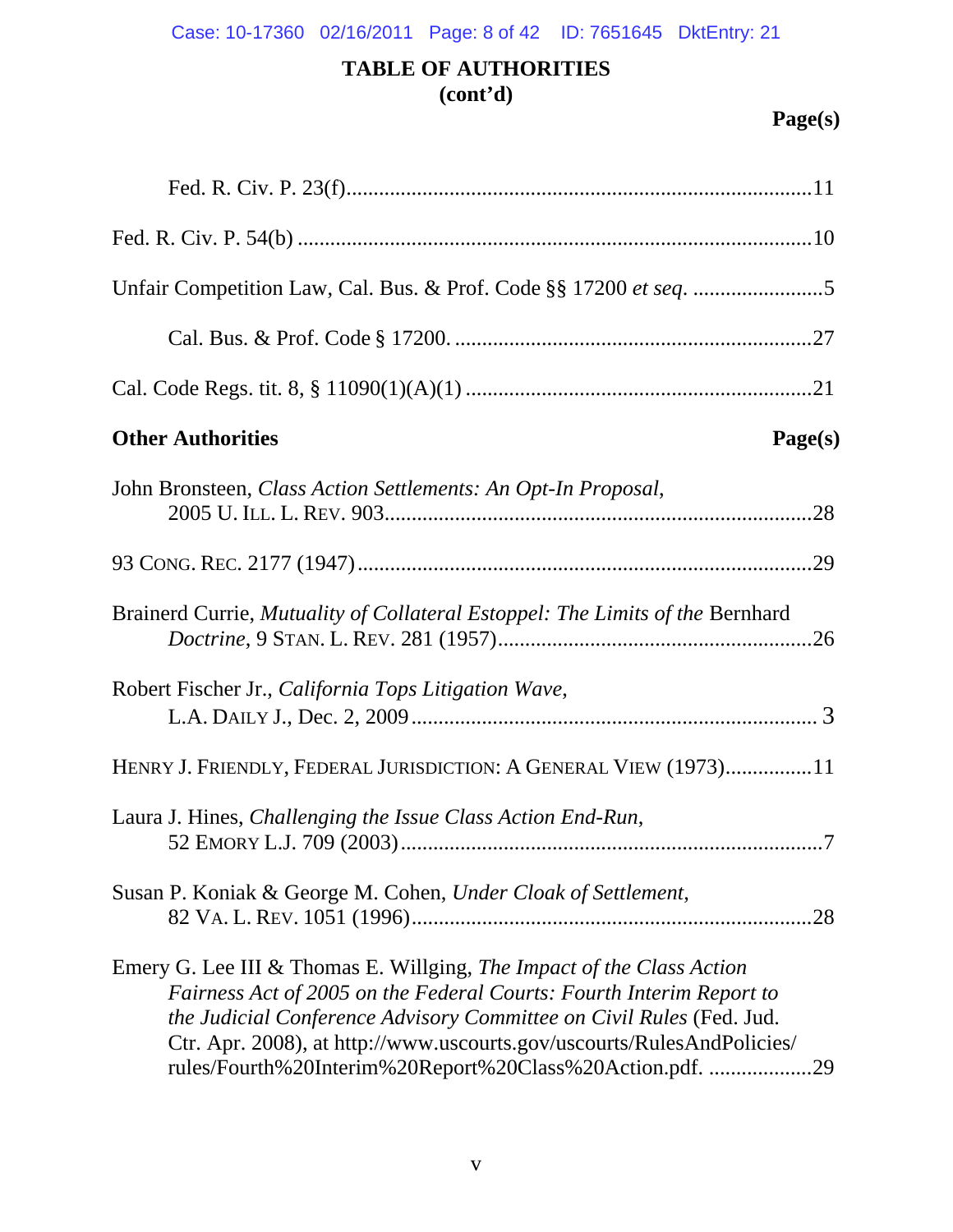# Case: 10-17360 02/16/2011 Page: 9 of 42 ID: 7651645 DktEntry: 21

# **TABLE OF AUTHORITIES (cont'd)**

| Christopher R. Leslie, The Significance of Silence: Collective Action Problems<br>and Class Action Settlements, 59 FLA. L. REV. 71 (2007) 28        |  |
|-----------------------------------------------------------------------------------------------------------------------------------------------------|--|
| Jonathan R. Macey & Geoffrey P. Miller, The Plaintiffs' Attorney's Role in<br>Class Action and Derivative Litigation, 58 U. CHI. L. REV. 1 (1991)13 |  |
| JOSEPH M. MCLAUGHLIN, MCLAUGHLIN ON CLASS ACTIONS                                                                                                   |  |
| Michael Moore & Kip Viscusi, <i>Product Liability</i> , <i>Research and Development</i> ,                                                           |  |
| Martin H. Redish, Class Actions and the Democratic Difficulty,                                                                                      |  |
| Report of the Judicial Conference Comm. on Rules of Practice and Procedure<br>to the Chief Justice of the United States and Members of the Judicial |  |
| WILLIAM B. RUBENSTEIN ET AL., NEWBERG ON CLASS ACTIONS                                                                                              |  |
| Neil Weinberg, Shakedown Street, Forbes.com, Feb. 11, 2008, at<br>http://www.forbes.com/2008/02/11/lerach-milberg-weiss-biz-                        |  |
| CHARLES ALAN WRIGHT ET AL., FEDERAL PRACTICE AND PROCEDURE                                                                                          |  |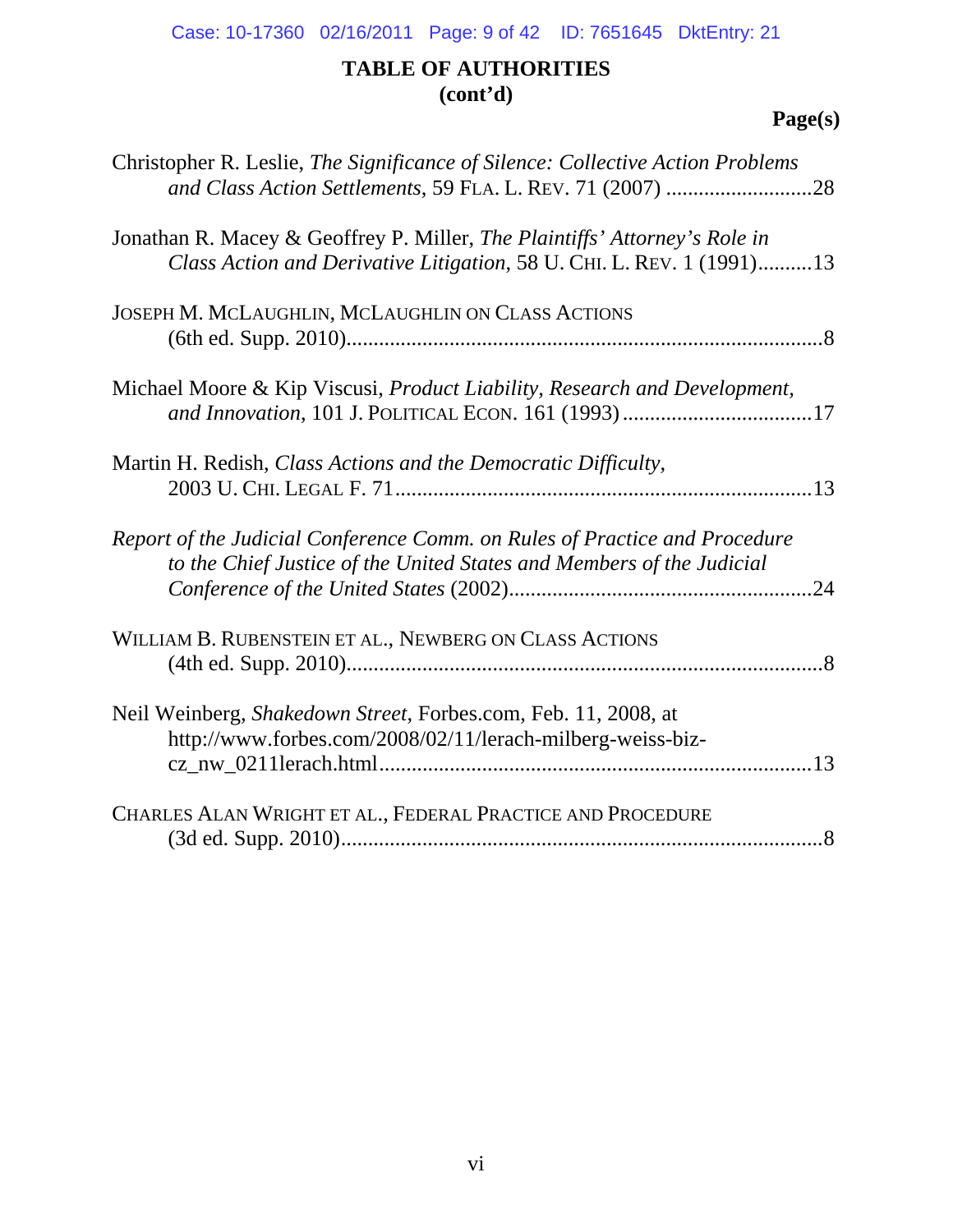#### **INTEREST OF THE AMICI CURIAE**

The American Trucking Associations, Inc. ("ATA"), the Chamber of Commerce of the United States of America ("Chamber"), and DRI—The Voice of the Defense Bar ("DRI") represent the interests of their members before the legislative, executive, and judicial branches of government, and in other public policy forums. As part of that representation, each organization files *amicus curiae* briefs in cases involving issues of concern to its members, and each has appeared many times in this Court.<sup>1</sup>

The ATA is the national trade association of the trucking industry. It has approximately 2,000 direct motor carrier members and, in cooperation with state trucking associations and affiliated national trucking conferences, represents tens of thousands of motor carriers nationwide.

The Chamber is the world's largest federation of businesses, representing 300,000 direct members and an underlying membership of over 3,000,000 businesses and professional organizations. Chamber members operate in every sector of the economy and transact business worldwide.

DRI is an international organization of more than 22,000 attorneys involved in the defense of civil litigation. DRI is committed to enhancing the skills,

-

<sup>1</sup> Both parties have consented to the filing of this brief. Fed. R. App. P. 29(a). No counsel for either party authored this brief in whole or in part, and no party, party's counsel, or person other than the *amici* and their counsel contributed money that was intended to fund preparing or submitting this brief. *Id.* 29(c)(5).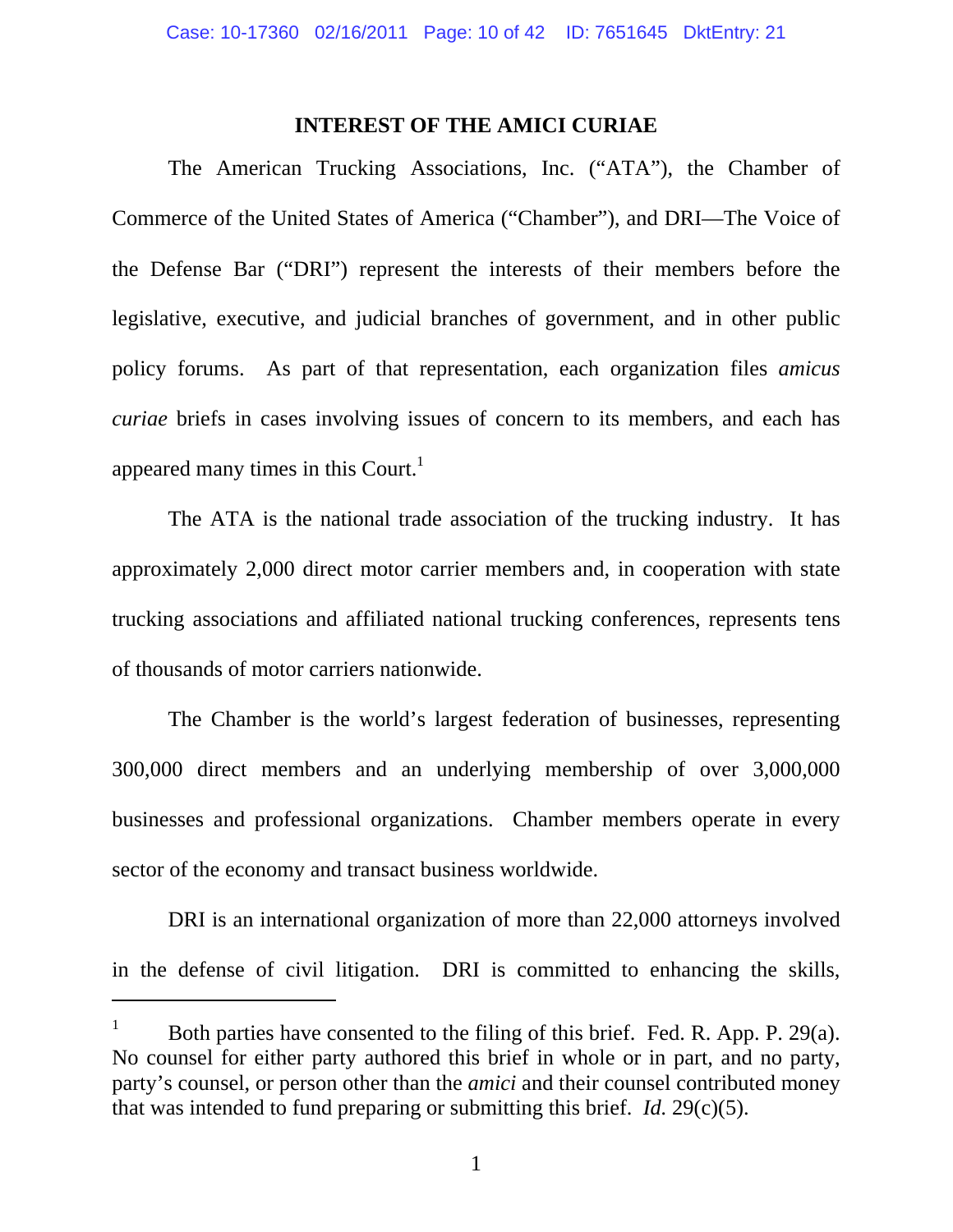#### Case: 10-17360 02/16/2011 Page: 11 of 42 ID: 7651645 DktEntry: 21

effectiveness, and professionalism of defense attorneys and to making the civil justice system fairer, more efficient, and—when national issues are involved more consistent.

The *amici* have a strong interest in this case because it raises important and recurring questions concerning class certification and the Fair Labor Standards Act. A substantial number of ATA and Chamber members, and many clients of DRI members, have large workforces, creating jobs for millions of Americans. These businesses have made attractive targets for plaintiffs' lawyers who wish to leverage the certification of employment-related claims as class actions into settlements, regardless of the merit of the underlying claims. Affirming the decision below would exacerbate that trend by eliminating or weakening several key safeguards against unwarranted class certification. Because that, in turn, likely would induce vexatious filing of individualized grievances against businesses as class actions, the *amici* have a powerful interest in the outcome of this appeal.

### **INTRODUCTION AND SUMMARY OF ARGUMENT**

A class action may be certified only if its proponents satisfy all four requirements of Federal Rule of Civil Procedure 23(a)—numerosity, commonality, typicality, and adequacy. In addition, "parties seeking class certification must show that the action is maintainable under" a subdivision of Rule 23(b). *Amchem Prods., Inc. v. Windsor*, 521 U.S. 591, 614 (1997). Of those subdivisions, Rule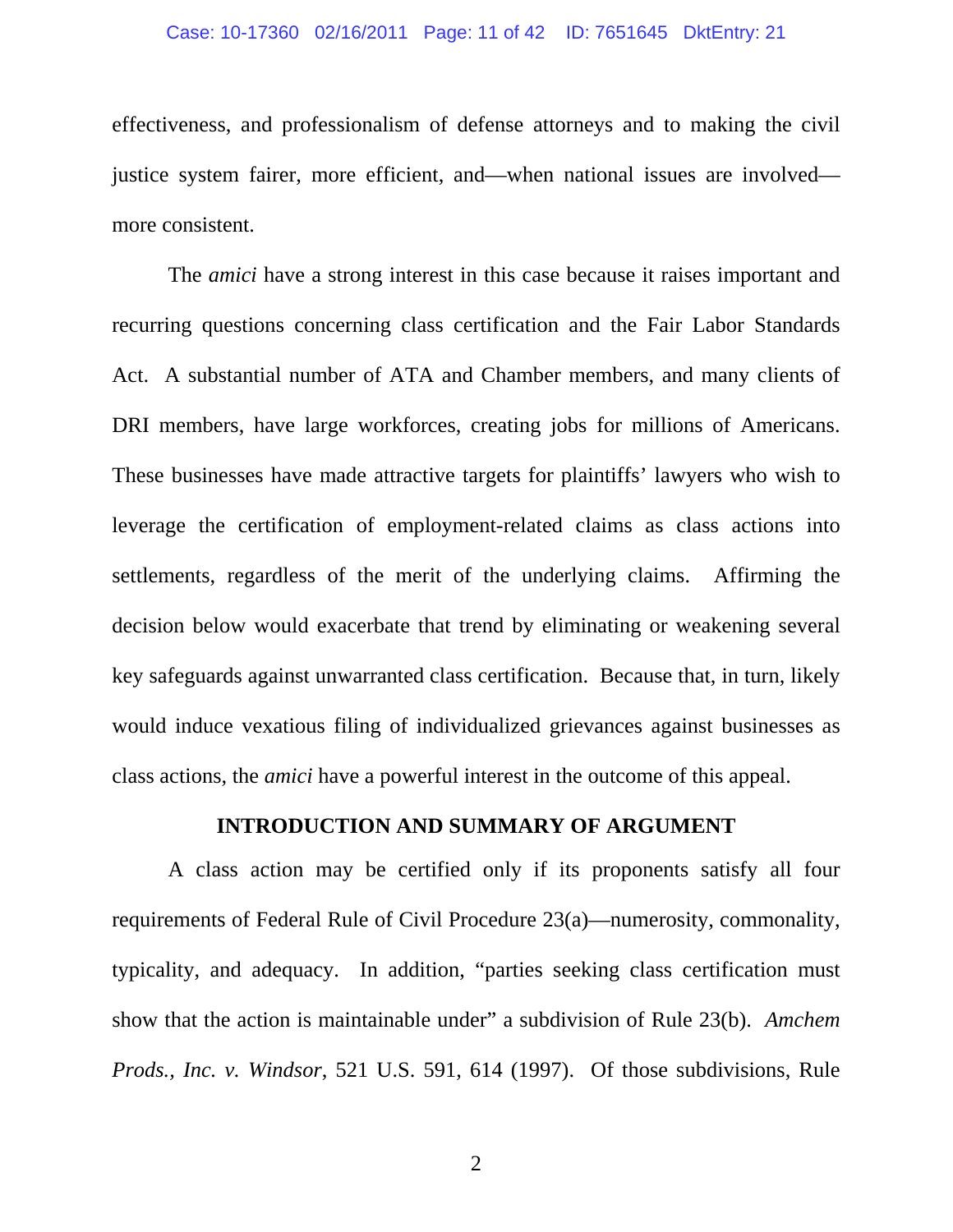#### Case: 10-17360 02/16/2011 Page: 12 of 42 ID: 7651645 DktEntry: 21

23(b)(1) principally addresses claims for the disposition of a limited common fund; Rule 23(b)(2) concerns claims for common injunctive or declaratory relief; and Rule 23(b)(3) permits certification of a claim if common questions predominate and class treatment provides the superior means of adjudication.

The class certification in this wage-and-hour lawsuit by truck drivers hinges primarily on the district court's assertion of authority under Rule  $23(c)(4)$ —which states that "when appropriate, an action may be maintained as a class action with respect to particular issues only"—to certify a class to resolve subcomponents of a claim that does not satisfy any subdivision of Rule 23(b).

Sound jurisprudence and policy weigh against that expansion of the class certification device. The danger of indiscriminately aggregating claims against a business into a class action is that a plaintiff can so raise the stakes and expense of a case as to coerce a settlement irrespective of the merits. One survey of large companies revealed that, in 2009 alone, 30 percent of U.S. companies and 39 percent of California companies were targeted by at least one class action. Robert Fischer Jr., *California Tops Litigation Wave*, L.A. DAILY J., Dec. 2, 2009. If this Court were to adopt the district court's erroneous view that Rule  $23(c)(4)$  provides a basis to certify a class that does not satisfy Rule 23(b), abusive class actions would more easily progress to certification—and legally unwarranted settlement. And the enhanced promise of a pay-off would trigger the filing of many more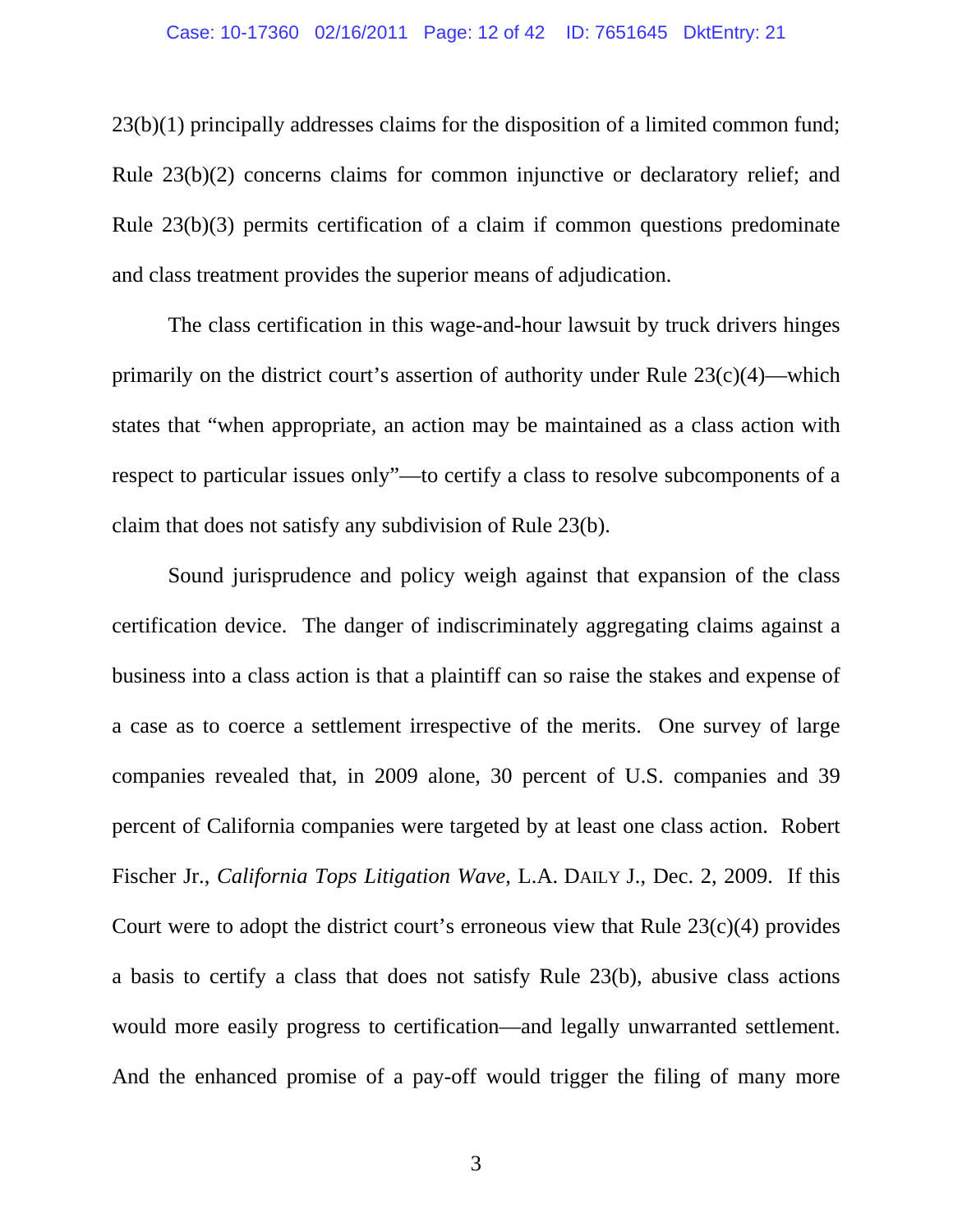### Case: 10-17360 02/16/2011 Page: 13 of 42 ID: 7651645 DktEntry: 21

lawsuits. Similar results would follow if this Court approved the district court's misapplication of Rule 23(b)(3)'s predominance analysis, or its holding that the restrictions on collective actions under the Fair Labor Standards Act ("FLSA") can be disregarded whenever plaintiffs invoke a state statute that provides a piggyback remedy for an alleged FLSA violation.

First, although the district court recognized that common questions did not predominate over individualized ones for any claim—so that the class would be improper under Rule 23(b)(3)—the court certified the common questions for resolution on behalf of a so-called "issue" class under Rule 23(c)(4). Yet the Supreme Court has made clear that a class must satisfy all of the subsections of Rule 23(a) and at least one subsection of Rule 23(b). Rule  $23(c)(4)$  does not provide an independent basis for class certification. Moreover, because of the ease of posing a common question, however abstract, the district court's approach would permit certification of an issue class in far more cases than can be properly certified under Rule 23(b).

Second, the district court made a fundamental—and pernicious—error in determining that plaintiffs presented common questions in their claims relating to overtime pay, meal and rest breaks, and off-the-clock work. Rather than considering the employers' actual practices, which varied dramatically from driver to driver, the court looked instead solely at whether the defendants had policies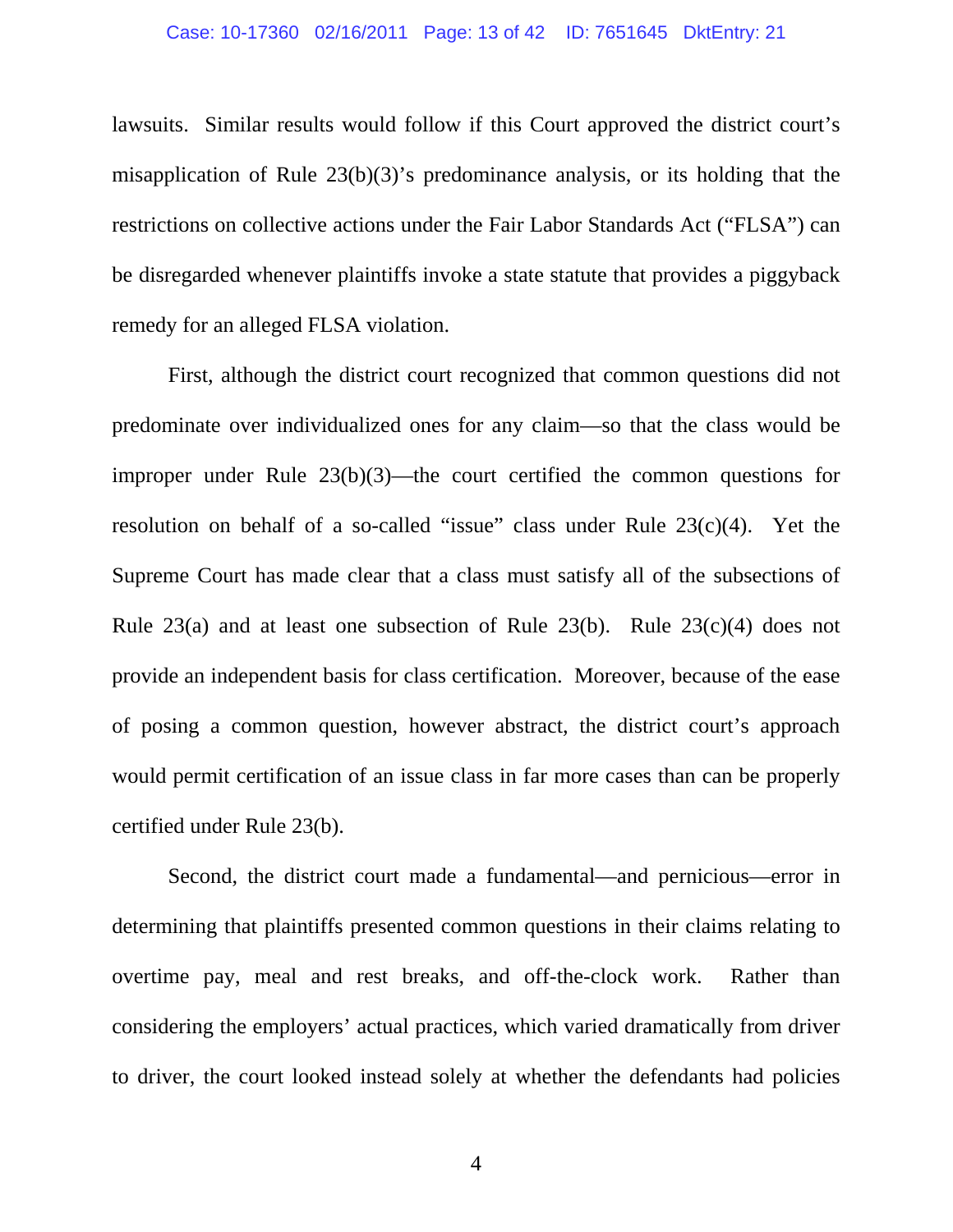### Case: 10-17360 02/16/2011 Page: 14 of 42 ID: 7651645 DktEntry: 21

regarding compensation and breaks. Yet almost any employment lawsuit is likely to involve *some* company policy. The district court's approach arguably would justify class certification in most employment cases, whether or not the alleged policies are consistently (or ever) applied in a way that would permit their lawfulness to be evaluated on a class basis.

Third, at the same time that the court certified an FLSA opt-out collective action, the court also certified an opt-out class action under Rule 23 of the exact same claim under California's Unfair Competition Law ("UCL"), CAL. BUS. & PROF. CODE §§ 17200 *et seq*. Congress mandated that FLSA claims be brought solely on an opt-in basis in order to protect employers and employees alike from abusive representational litigation. Allowing the certification of an FLSA claim on an opt-out basis whenever a state-law borrowing statute like the UCL is available would frustrate Congress's intent in forbidding opt-out FLSA class actions.

#### **ARGUMENT**

## I. **RULE 23(c)(4) DOES NOT AUTHORIZE THE CERTIFICATION OF CLAIMS THAT FAIL TO SATISFY RULE 23(b).**

As appellants have demonstrated, Rule 23(c)(4) does not permit certification of subcomponents of a damages claim as an issue class action when the claim as a whole does not satisfy Rule 23(b). Aplt. Br. 15-27. This Court surely is not bound by its suggestion in dicta that Rule  $23(c)(4)$  might authorize certification of an issue class "[e]ven if the common questions do not predominate over the individual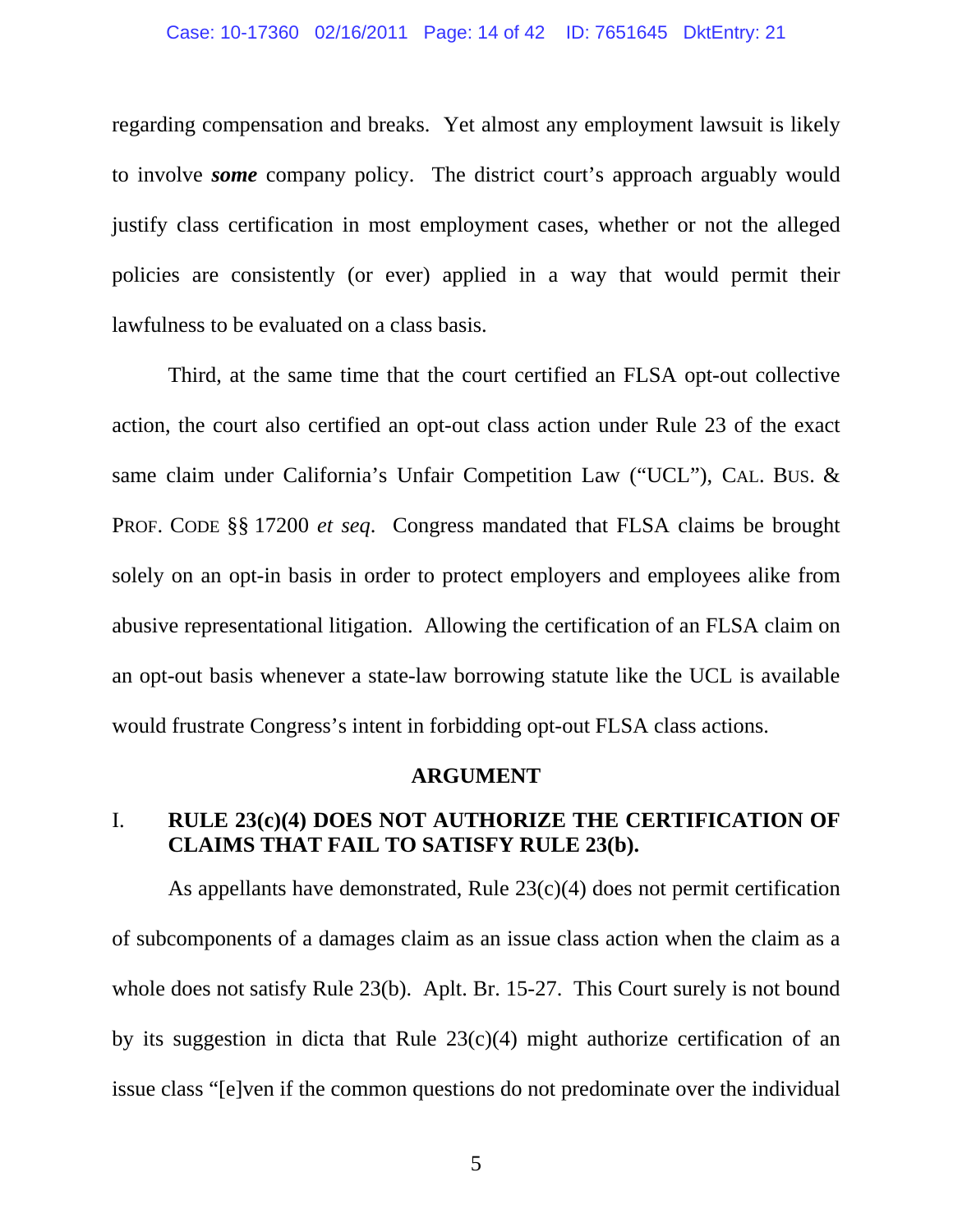questions." *Valentino v. Carter-Wallace, Inc.*, 97 F.3d 1227, 1234 (9th Cir. 1996). The sole support for that dictum was itself dictum in an earlier decision expressing doubt that slicing off nonpredominant issues for class treatment would be appropriate: "The few issues that might be tried on a class basis in this case, balanced against issues that must be tried individually, indicate that the time saved by a class action may be relatively insignificant." *In re N. Dist. of Cal. Dalkon Shield IUD Prods. Liab. Litig.*, 693 F.2d 847, 856 (9th Cir. 1982). Moreover, in *deciding Valentino* the Court reversed the class certification precisely because the district court had ignored Rule 23(b)(3)'s requirements. 97 F.3d at 1235. As a consequence, the present case is the first in this Court that squarely raises for decision the scope of issue-certification authority under Rule  $23(c)(4)$ .

No approach that would permit a district court to certify for class treatment any isolated common issue could be squared with the plain language of Rule  $23(c)(4)$ . The rule provides that "an action may be maintained as a class action with respect to particular issues" only "*[w]hen appropriate.*" FED. R. CIV. P.  $23(c)(4)$  (emphasis added).

Most important, the outer limits of the "appropriate" use of Rule  $23(c)(4)$ have become clear since *Valentino* was decided. A year after *Valentino*, the Supreme Court held unequivocally that *no* class may be certified unless it satisfies both Rule  $23(a)$  and Rule  $23(b)$ : "In addition to satisfying Rule  $23(a)$ 's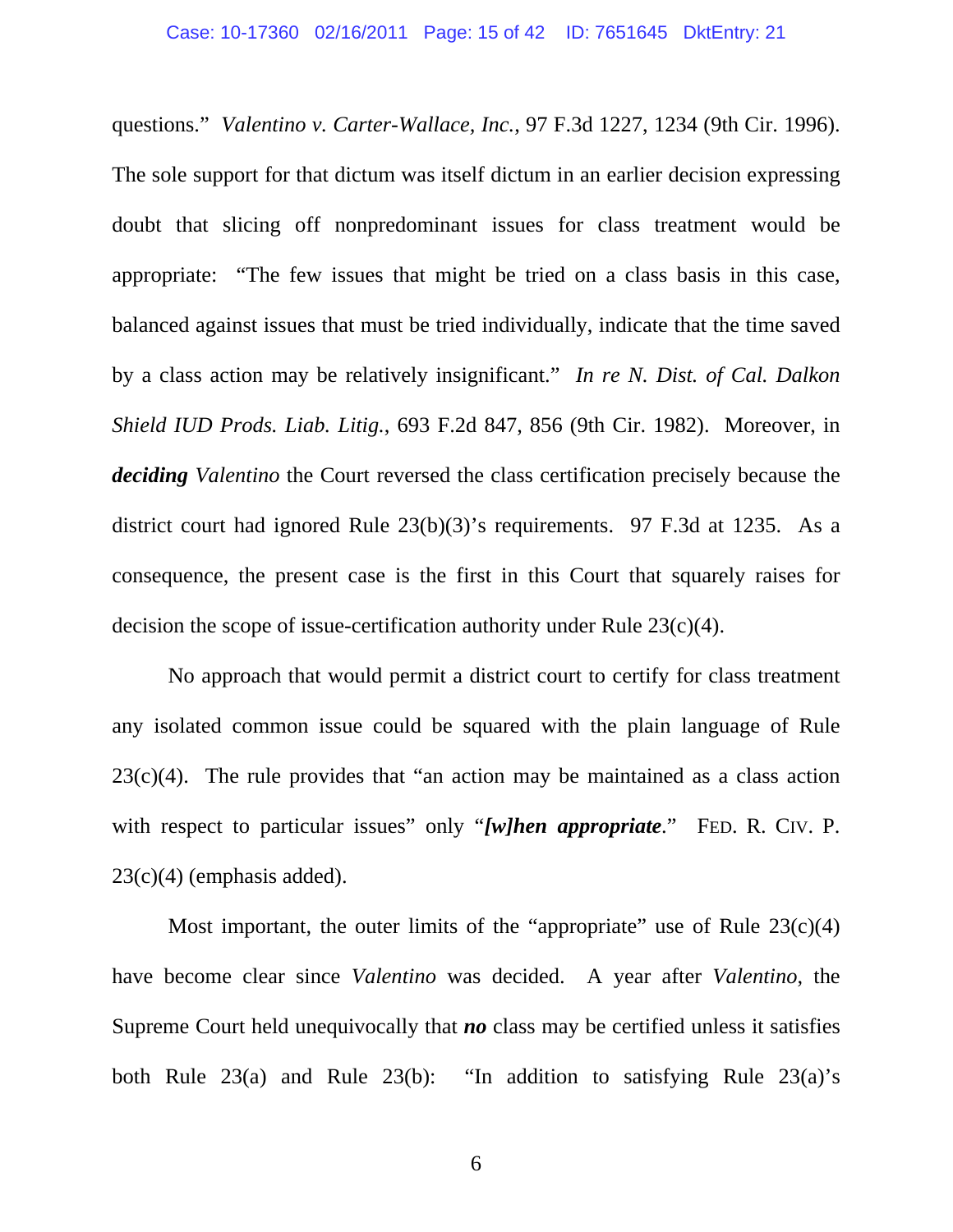#### Case: 10-17360 02/16/2011 Page: 16 of 42 ID: 7651645 DktEntry: 21

prerequisites, parties seeking class certification *must* show that the action is maintainable under Rule 23(b)(1), (2), or (3)." *Amchem*, 521 U.S. at 614 (emphasis added). Moreover, the structural placement and rulemaking history of Rule  $23(c)(4)$  confirm that it is merely a house keeping provision that authorizes bifurcation of the common and individual issues in a class action that has been properly certified under Rule 23(b)(3). Laura J. Hines, *Challenging the Issue Class Action End-Run*, 52 EMORY L.J. 709, 752-63 (2003). *See*, *e.g.*, *Castano v. Am. Tobacco Co.*, 84 F.3d 734, 745 n.21 (5th Cir. 1996).

We write to explain the adverse practical effects of untethering issue class actions from the requirements of Rule 23(b)(3). Under that approach, individualized damages claims could be routinely certified as issue class actions. Because the resulting torrent of inappropriate class actions would have farreaching adverse consequences, the decision below should be reversed.

### **A. Construing Rule 23(c)(4) To Permit Class Certification Irrespective Of Rule 23(b) Would Allow Certification Of An Issue Class In Almost Any Putative Class Action.**

One consequence of the district court's rulings is clear: Plaintiffs could obtain class certification (at least in part) for most damages claims.

Normally, such a request could be granted only if the putative class representative could demonstrate that, among other things, "the questions of law or fact common to class members predominate over any questions affecting only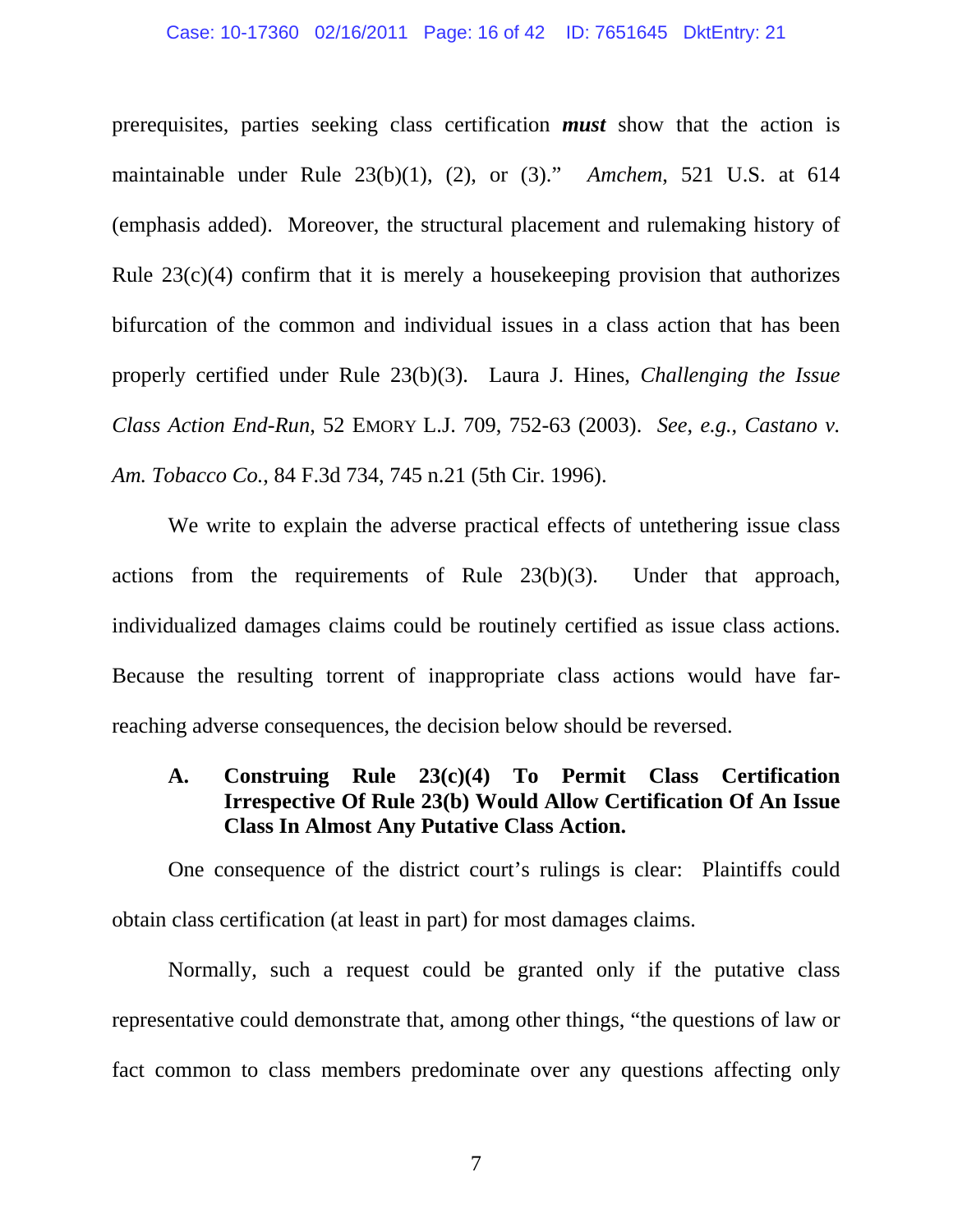individual members." FED. R. CIV. P. 23 (b)(3). The Supreme Court has described predominance as a "demanding" requirement. *Amchem*, 521 U.S. at 623 (1997).<sup>2</sup> Indeed, one treatise writer advises that the predominance requirement "usually is the greatest obstacle to [Rule 23](b)(3) certification" of dubious class actions. 1 JOSEPH M. MCLAUGHLIN, MCLAUGHLIN ON CLASS ACTIONS § 5:23 (6th ed. Supp. 2010).

That obstacle recedes, however, if—as the district court held—any common subcomponent of a claim may be certified for an "issue" class under Rule  $23(c)(4)$ . Identifying a common issue is a requirement that is "easily met in most cases." 1 WILLIAM B. RUBENSTEIN ET AL., NEWBERG ON CLASS ACTIONS § 3:10 (4th ed. Supp. 2010). If a damages claim can be certified under Rule  $23(c)(4)$  by cherrypicking one or more common questions—even though individual questions predominate for the claim as a whole—then certification could become nearly automatic: A court could "sever issues until the remaining common issue predominates over the remaining individual issues," thus "eviscerat[ing] the predominance requirement." *Castano*, 84 F.3d at 745 n.21; *see also* 2

-

<sup>2</sup> This Court closely scrutinizes would-be class representatives' assertions that the predominance requirement is satisfied. *See*, *e.g.*, *Williams v. Veolia Transp. Servs., Inc.*, 379 F. App'x 548, 549 (9th Cir. 2010) (affirming denial of class certification because plaintiff had failed to show predominance); *Koike v. Starbucks Corp.*, 378 F. App'x 659, 661-62 (9th Cir. 2010) (same); *In re Wells Fargo Home Mortgage Overtime Pay Litig.*, 571 F.3d 953, 958-59 (9th Cir. 2009) (reversing class certification for failure to satisfy predominance requirement).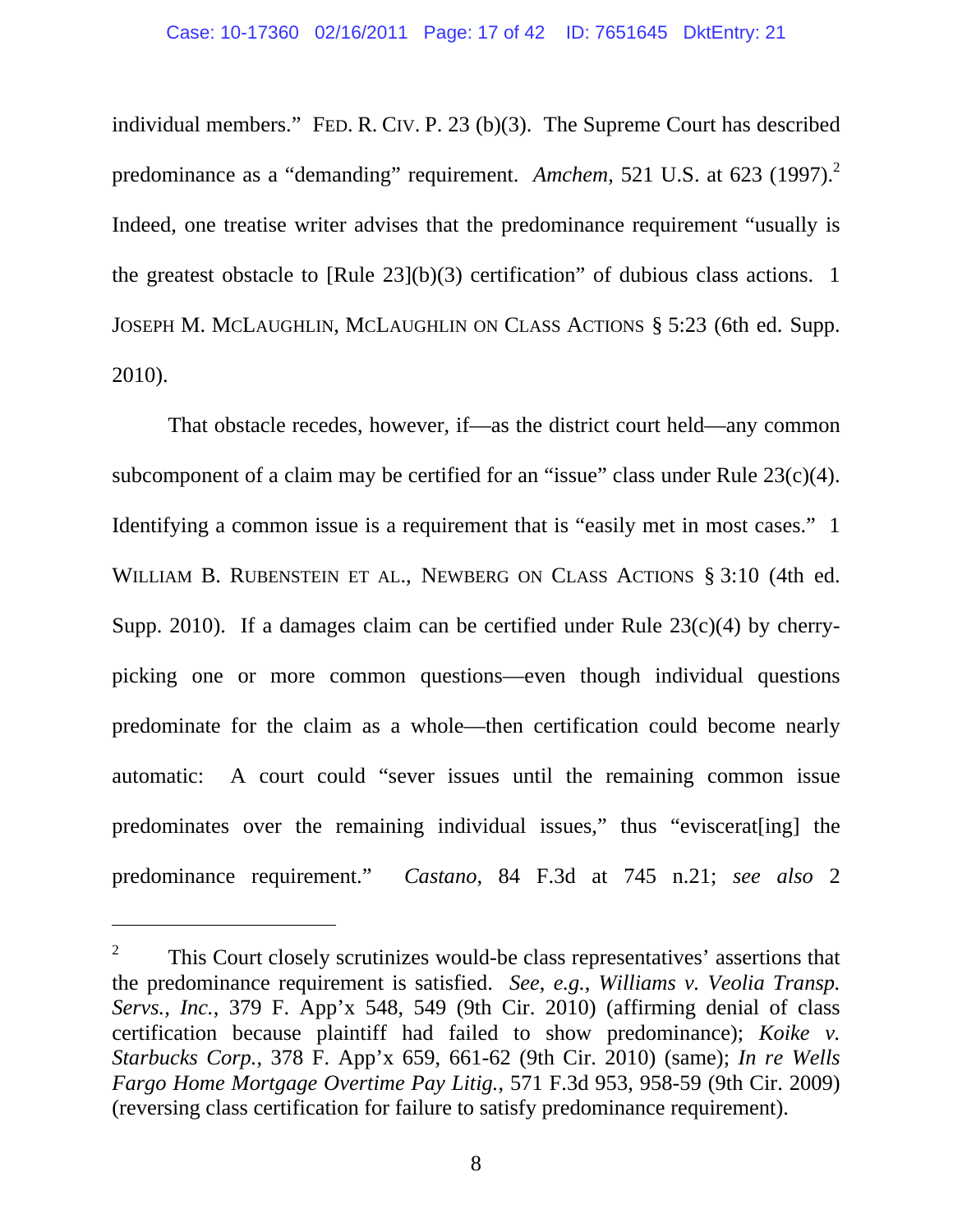RUBENSTEIN*.*, *supra*, § 4:23 (recognizing this possibility); *also* 7A CHARLES ALAN WRIGHT ET AL., FEDERAL PRACTICE AND PROCEDURE § 1778 (3d ed. Supp. 2010) (same).

In addition, if the suitability of a class may be evaluated issue by issue rather than as an "action" that must satisfy Rule 23(b)—plaintiffs could sidestep other important safeguards against improper class certification. For example, if confined to discrete common issues, the inquiry into the representative's adequacy and typicality would not pose meaningful restrictions to class certification. Thorny conflicts of interest between the representative and absent class members or between groups of class members could be brushed aside as irrelevant to resolution of the common issue in isolation. And particularized defenses to the class representative's claims (as might arise from the details of his employment duties)—which otherwise could defeat typicality as well as predominance—could be assumed away.

Moreover, because the court below proposed to try only a few common issues, it failed to consider how certain-to-follow disputes in each of 1,300 individual cases—such as whether particular class members had reasonable expectations of driving interstate or actually were deprived of rest or meal breaks—would be resolved. Certification of isolated issues simply kicks the question of manageability down the road.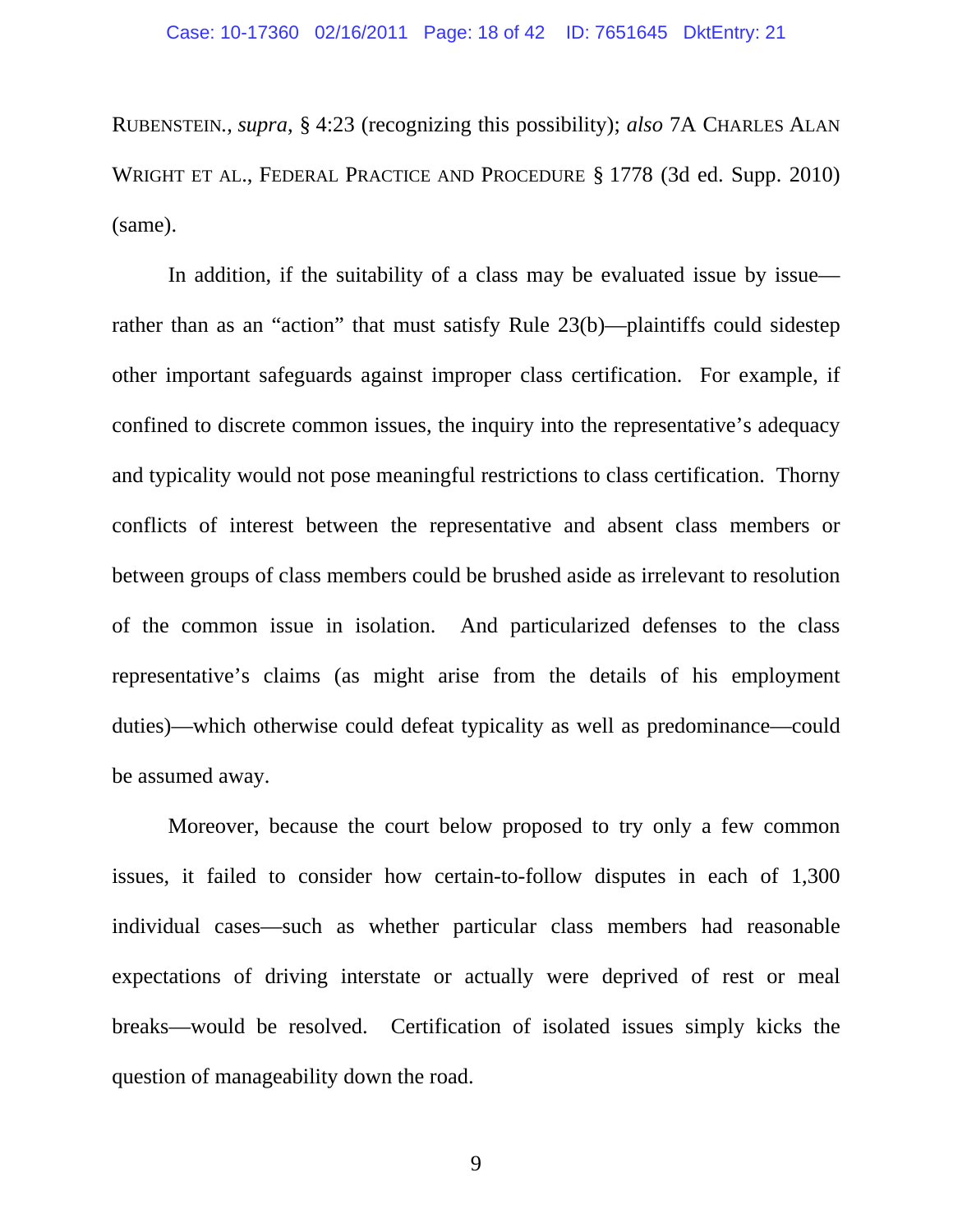### Case: 10-17360 02/16/2011 Page: 19 of 42 ID: 7651645 DktEntry: 21

The district court did not indicate whether it intended to conduct all of the follow-on proceedings itself, or whether it envisioned issuing a partial class "judgment" for class members to enforce in separate litigation. The first option is the height of inefficiency. It also raises the question whether the only possible class-wide disposition would be a judgment *precluding* recovery for all class members, as the resolution of the certified issue otherwise would not resolve any "claim" of any party. FED. R. CIV. P. 54(b).

But the second option raises additional difficult questions, such as how the issue "judgment" could be immediately appealable without a new exception to the final-judgment rule. Deferring the appeal until after the conclusion of individual proceedings, however, would raise another question—how to prevent disagreements among the hundreds or thousands of courts reviewing the issue "judgment" (or intermixed follow-on questions) from destroying the uniformity that the issue class was intended to create.

Regardless of where the individual trials take place, there is a serious risk of violating the defendants' Seventh Amendment right not to have the findings of one jury "reexamined by a second, or third, or *n*th jury." *In re Rhone-Poulenc Rorer, Inc.*, 51 F.3d 1293, 1303 (7th Cir. 1995). The individualized issues for follow-on trials are hopelessly intertwined with the issues that the district court has proposed to try on a class-wide basis. For example, if the issue-class jury were to render a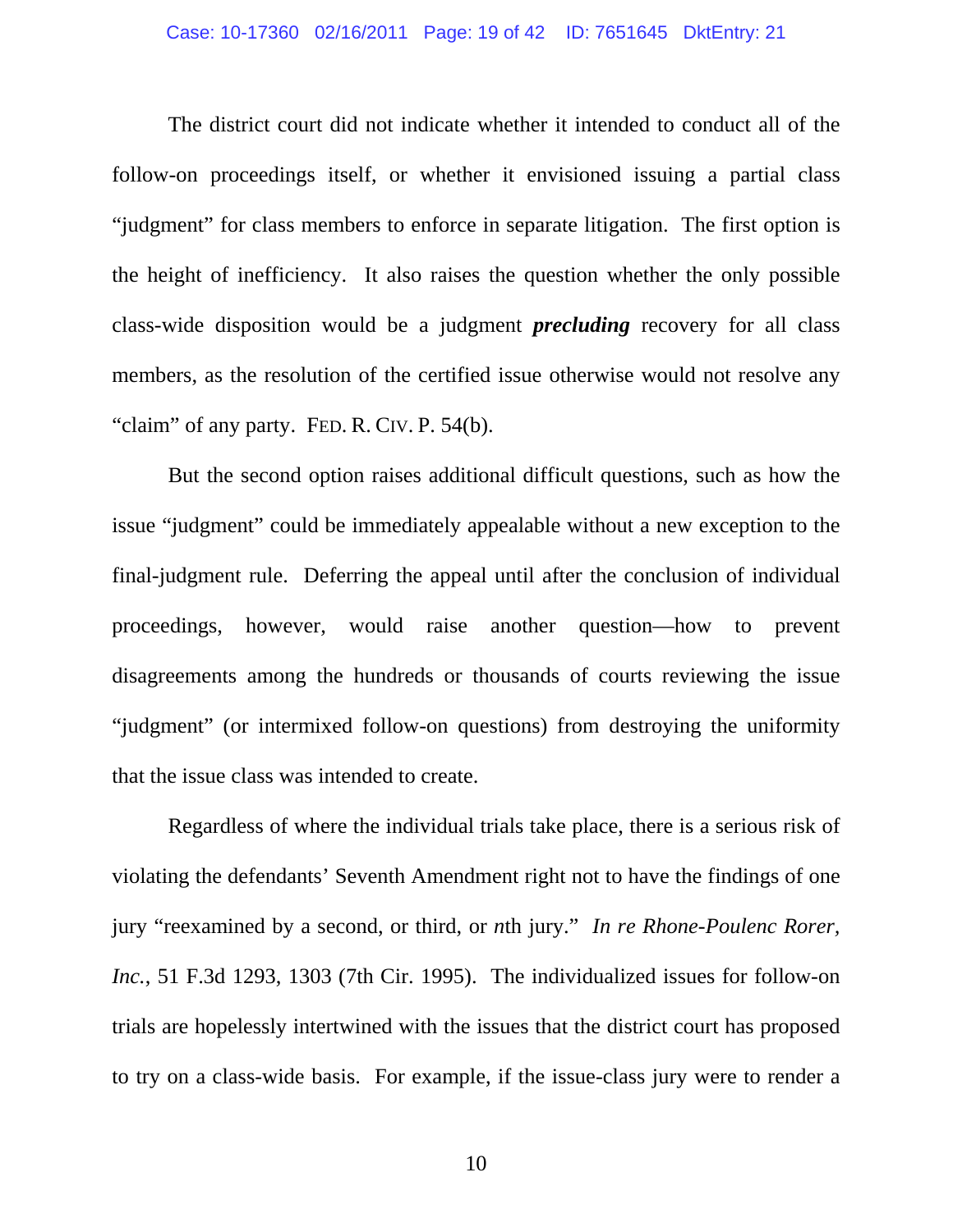verdict against the defendants based on alleged policies of withholding breaks or pay, the follow-on juries will inevitably revisit that jury's findings in weighing individualized evidence against the evidence of those policies.

The logical consequence of certifying issue class actions regardless of Rule 23(b) is a risk of automatic class certification whenever class counsel can identify even a single common issue—even in the face of substantial practical and constitutional objections to certification.

## **B. Permitting Certification Of Nonpredominant-Issue Classes Would Invite A Flood Of Class-Action Litigation Brought Irrespective Of Merit Or Amenability To Resolution By Common Proof.**

To construe Rule 23(c)(4) to permit the certification of issue classes that do not also satisfy Rule 23(b) would invite a significant upswing in the opportunistic filing of abusive class actions. That outcome would have devastating consequences for businesses; their owners, employees, and customers; and the judicial system.

**1.** The defendants in class actions already face tremendous pressure to capitulate to what Judge Friendly termed "blackmail settlements." HENRY J. FRIENDLY, FEDERAL JURISDICTION: A GENERAL VIEW 120 (1973). Indeed, the Rule authorizing this appeal exists in part because "[a]n order granting certification \* \* \* may force a defendant to settle rather than incur the costs of defending a class action and run the risk of potentially ruinous liability." FED. R.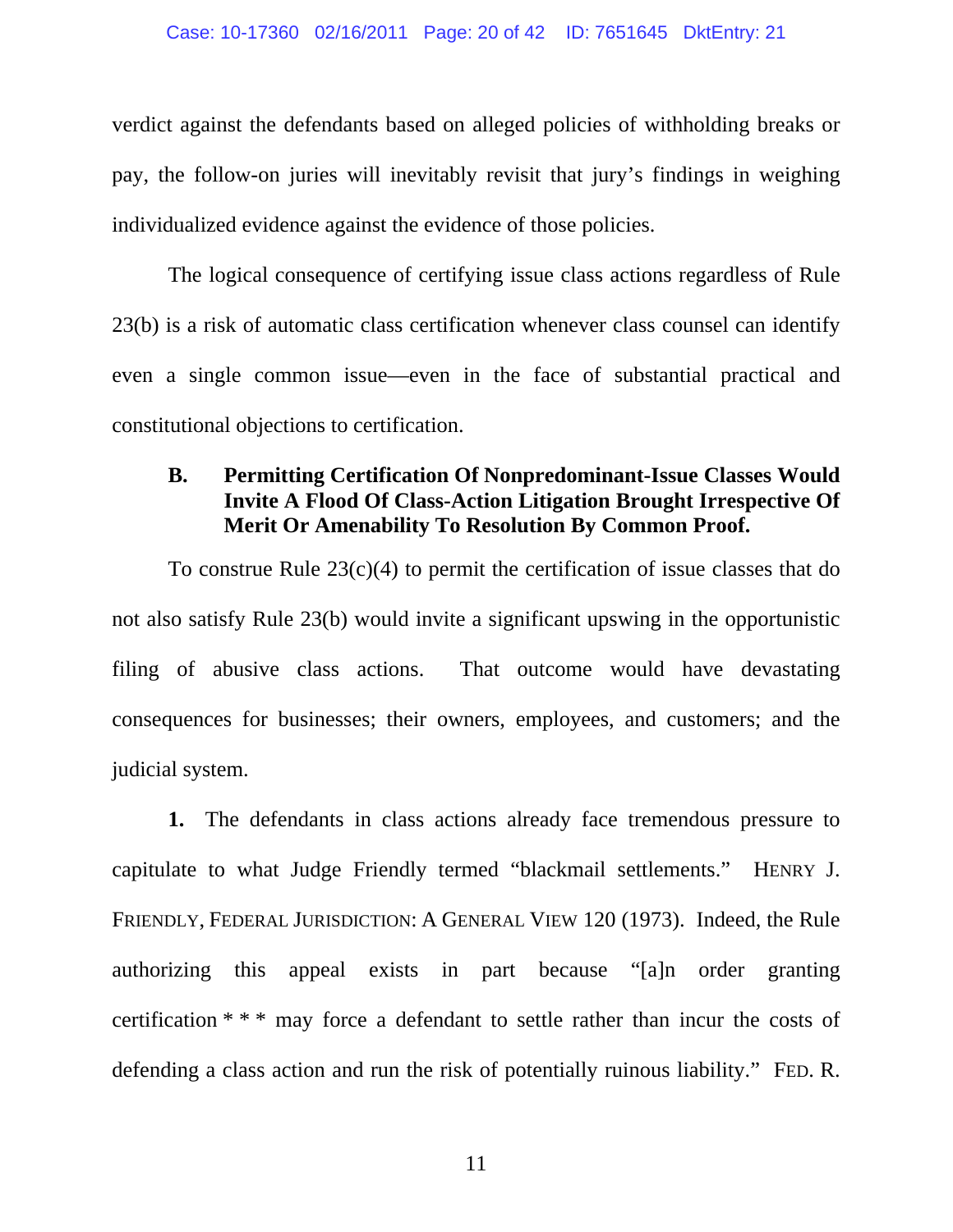#### Case: 10-17360 02/16/2011 Page: 21 of 42 ID: 7651645 DktEntry: 21

CIV. P. 23(f), 1998 advisory committee's note. As the Supreme Court has observed, once certified as a class action, "even a complaint which by objective standards may have very little chance of success at trial has a settlement value to the plaintiff out of any proportion to its prospect of success at trial[.]" *Blue Chip Stamps v. Manor Drug Stores*, 421 U.S. 723, 740 (1975); *see also*, *e.g.*, *Shady Grove Orthopedic Assocs., P.A. v. Allstate Ins. Co.*, 130 S. Ct. 1431, 1465 n.3 (2010) (Ginsburg, J., dissenting) ("A court's decision to certify a class \* \* \* places pressure on the defendant to settle even unmeritorious claims."). The threat of inevitably costly and disruptive class-wide discovery adds an additional "*in terrorem* increment" to the settlement value of the claim. *Blue Chip Stamps*, 421 U.S. at 741.

The easy availability of issue-class certification would exacerbate the problem of coercive settlements. Every lawsuit against a business potentially could be converted into a class action whenever the would-be class counsel could point to numerous potential plaintiffs sharing even a single common issue. And because class members would not be able to establish liability as a consequence of the proceeding, they would have inadequate incentives to monitor the litigation. Commentators have long warned of the risk for abuse when class members exercise insufficient oversight of class counsel. Indeed, "the single most salient characteristic of class and derivative litigation is the existence of 'entrepreneurial'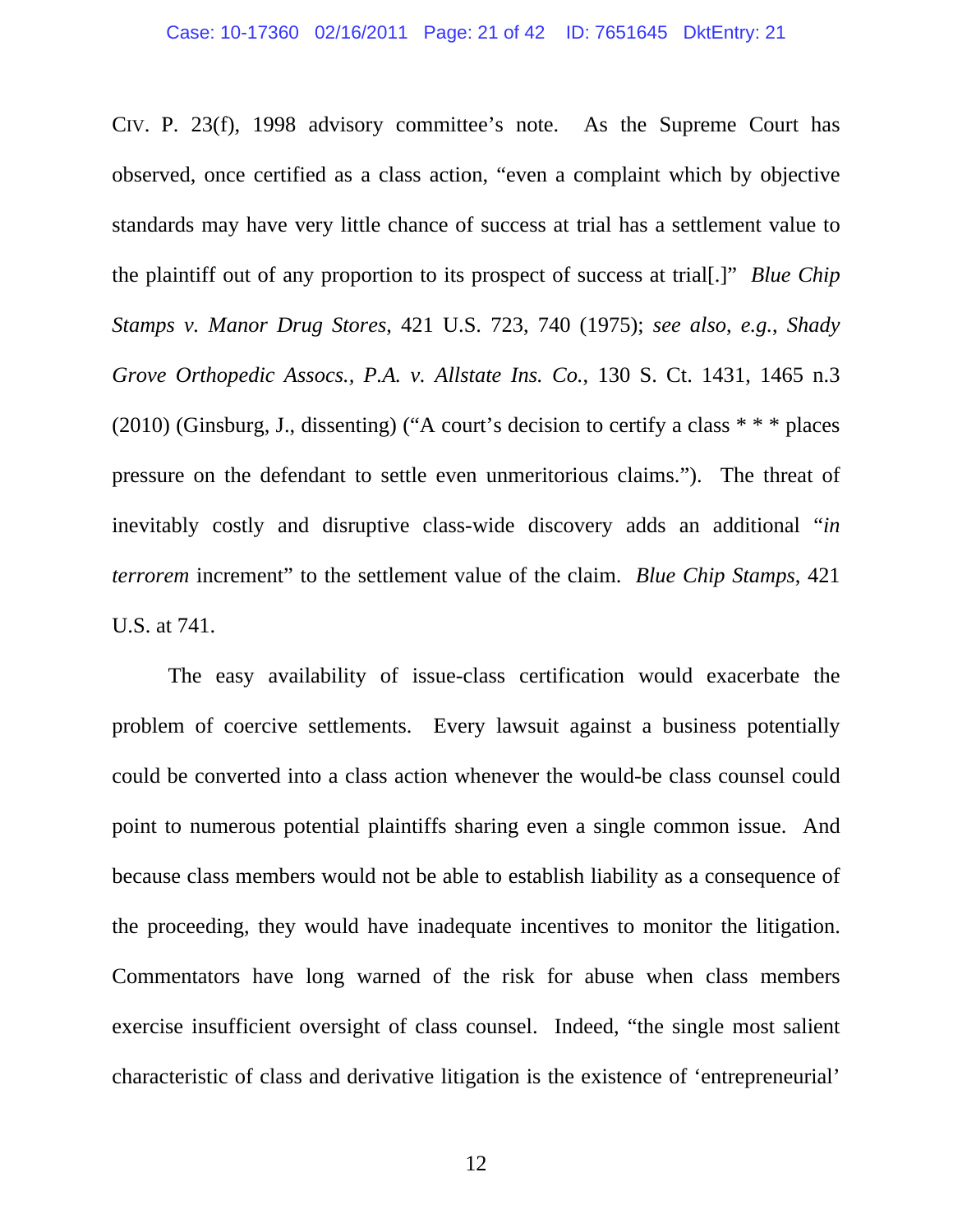plaintiffs' attorneys [who, because they] are not subject to monitoring by their putative clients \* \* \* operate largely according to their own self-interest[.]" Jonathan R. Macey & Geoffrey P. Miller, *The Plaintiffs' Attorney's Role in Class*  Action and Derivative Litigation, 58 U. CHI. L. REV. 1, 7-8 (1991).<sup>3</sup> For these reasons, Congress recently found that "there have been abuses of the class action device," leading to situations where "counsel are awarded large fees" while "[c]lass members often receive little or no benefit from class actions, and are sometimes harmed." Class Action Fairness Act of 2005, PUB. L. NO. 109-2, §§ 2(a)(2)-(3), 119 STAT. 4, 4 (Feb. 18, 2005). If favorable resolution of isolated issues certified for class treatment would not bring individual class members even halfway to a recovery, the separation between their interests and those of their lawyers would widen.

In addition, certifying an issue class despite the predominance of individualized issues in the claim as a whole may violate the defendant's due process rights. If the issue class were to prevail, the defendant would face

 $\overline{a}$ 

<sup>3</sup> *See also*, *e.g.*, Martin H. Redish, *Class Actions and the Democratic Difficulty*, 2003 U. CHI. LEGAL F. 71, 77-83 (often "what purports to be a class action, brought primarily to enforce private individuals' substantive rights to compensatory relief, in reality amounts to little more than private attorneys acting as bounty hunters"); *cf.* Neil Weinberg, *Shakedown Street*, Forbes.com, Feb. 11, 2008, at http://www.forbes.com/2008/02/11/lerach-milberg-weiss-biz-cz\_nw\_ 0211lerach.html (noting that former securities class action attorney William Lerach once boasted, "I have the greatest practice of law in the world. I have no clients").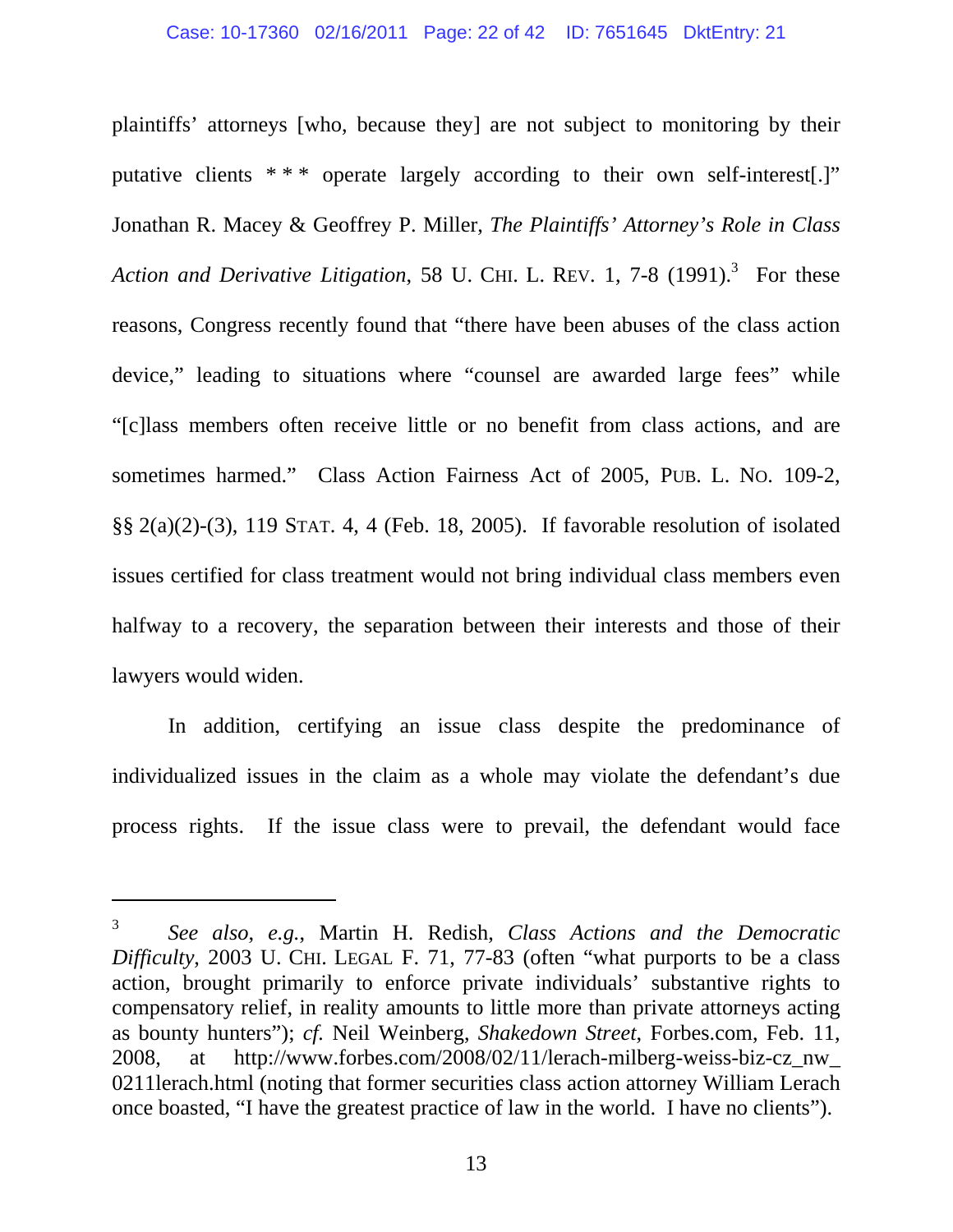#### Case: 10-17360 02/16/2011 Page: 23 of 42 ID: 7651645 DktEntry: 21

potentially enormous liability to the class in subsequent proceedings. But if the defendant were to win on the certified issues—or even reach a class settlement the defendant would have no assurance of finality because of the possibility of collateral attacks on the judgment.

The absent members of an issue class also could argue that certification violated their due process rights. As the Supreme Court has explained, as "part of our deep-rooted historic tradition that everyone should have his own day in court," a "judgment or decree among parties to a lawsuit \* \* \* does not conclude the rights of strangers to those proceedings." *Martin v. Wilks*, 490 U.S. 755, 762 (1989) (internal quotation marks omitted). Accordingly, class actions "implicate the due process 'principle of general application in Anglo-American jurisprudence that one is not bound by a judgment *in personam* in a litigation in which he is not designated as a party.'" *Ortiz v. Fibreboard Corp.*, 527 U.S. 815, 846 (1999) (quoting *Hansberry v. Lee*, 311 U.S. 32, 40 (1940)). The certification of an issue class action, however, would permit representative litigation without regard to one of the fundamental safeguards of absent class members' due process rights: the predominance requirement.

The absent class members of an issue class action would have good reason to insist upon a showing of predominance. In *Amchem*, the Supreme Court explained that the "mission" of the predominance requirement—which winnows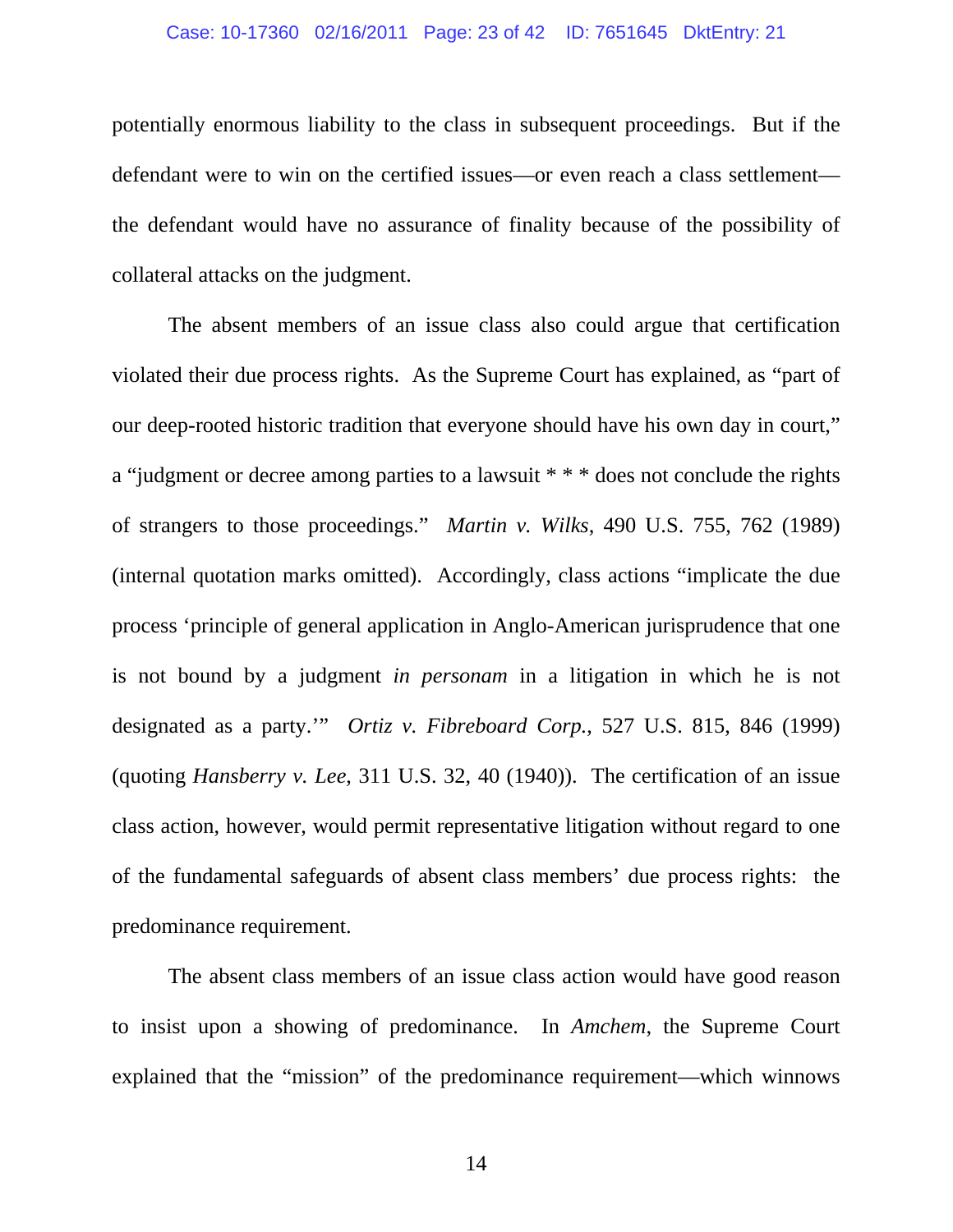### Case: 10-17360 02/16/2011 Page: 24 of 42 ID: 7651645 DktEntry: 21

out classes in which the members' claims are riddled with idiosyncrasies—is to "assure the class cohesion that legitimizes representative action in the first place." 521 U.S. at 623. Only when the interests of the class and its representative are aligned as a matter of evidentiary presentation as well as ultimate interest can "the named plaintiff at all times adequately represent the interests of the absent class members," as due process requires. *Phillips Petroleum Co. v. Shutts*, 472 U.S. 797, 812 (1985). An issue class circumvents the predominance requirement, however, because all individualized issues have been severed. Because the predominance test was short-circuited, there is a risk that subsequent courts may sustain collateral challenges to any issue "judgment" on the ground that class certification violated the due process rights of absent class members—particularly if, as is often the case, the class member can hypothesize some flaw in the class notice. *See*, *e.g.*, *Wolfert ex rel. Estate of Wolfert v. Transamerica Home First, Inc.*, 439 F.3d 165 (2d Cir. 2006) (entertaining collateral attack by absent class member who failed to opt out of settlement); *Moody v. Sears, Roebuck & Co.*, 2007 WL 2582193, at \*5 (N.C. Super. Ct. May 7, 2007) (sustaining such an attack), *rev'd*, 664 S.E.2d 569 (N.C. Ct. App. 2008).Class members who succeeded with such challenged might be free to litigate anew—thus placing the defendant in a no-win situation.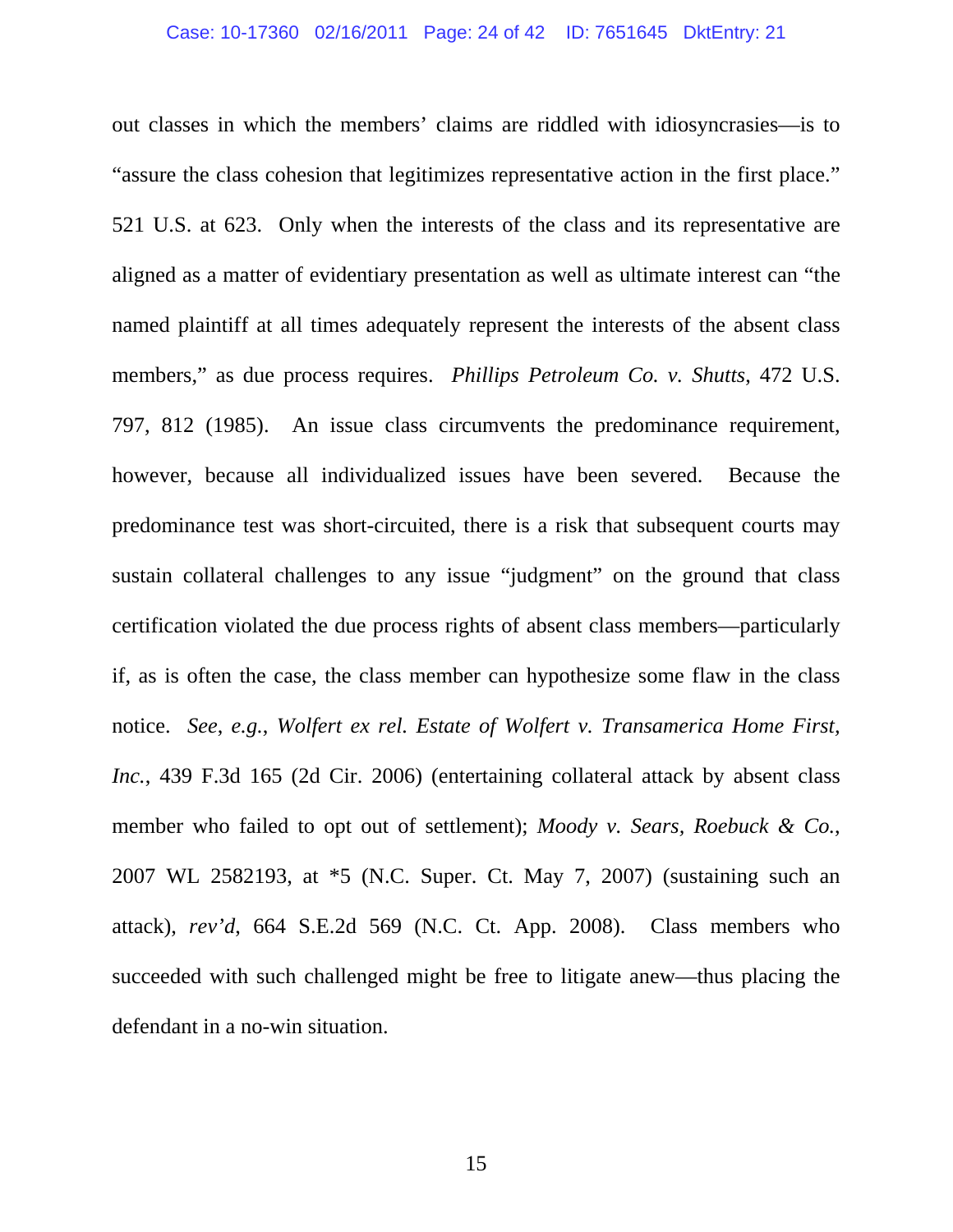When some applications of a rule might exceed constitutional limits, it should be construed to avoid constitutional doubt. *See Edward J. DeBartolo Corp.*  v. *Fla. Gulf Coast Bldg. & Constr. Trades Council*, 485 U.S. 568, 575 (1988). The Supreme Court has endorsed "the alternative of using the Federal Rules instead of the Constitution as the means of" avoiding the violation of a "constitutional due process right." *Ticor Title Ins. Co. v. Brown*, 511 U.S. 117, 121 (1994). The dueprocess implications of an expansive construction of Rule 23(c)(4) weigh heavily in favor of a construction that does *not* place the Rule or its application in constitutional doubt.

**2.** If issue classes are certified under Rule 23(c)(4) irrespective of Rule 23(b), the businesses targeted by abusive issue class actions will not be the only victims. As noted above, the ease of obtaining class certification—and thus coercive settlements—will encourage the filing of many more class actions to pursue claims that are predominantly and inevitably individualized. This avalanche of complex lawsuits will clog court dockets, adding to the workload of an already overburdened judiciary.

Moreover, the ripple effects of these lawsuits will be felt throughout the economy. Defending and settling these lawsuits—not to mention potential litigation over collateral attacks on the judgments—will require businesses to expend enormous resources. But these costs will not simply be absorbed by the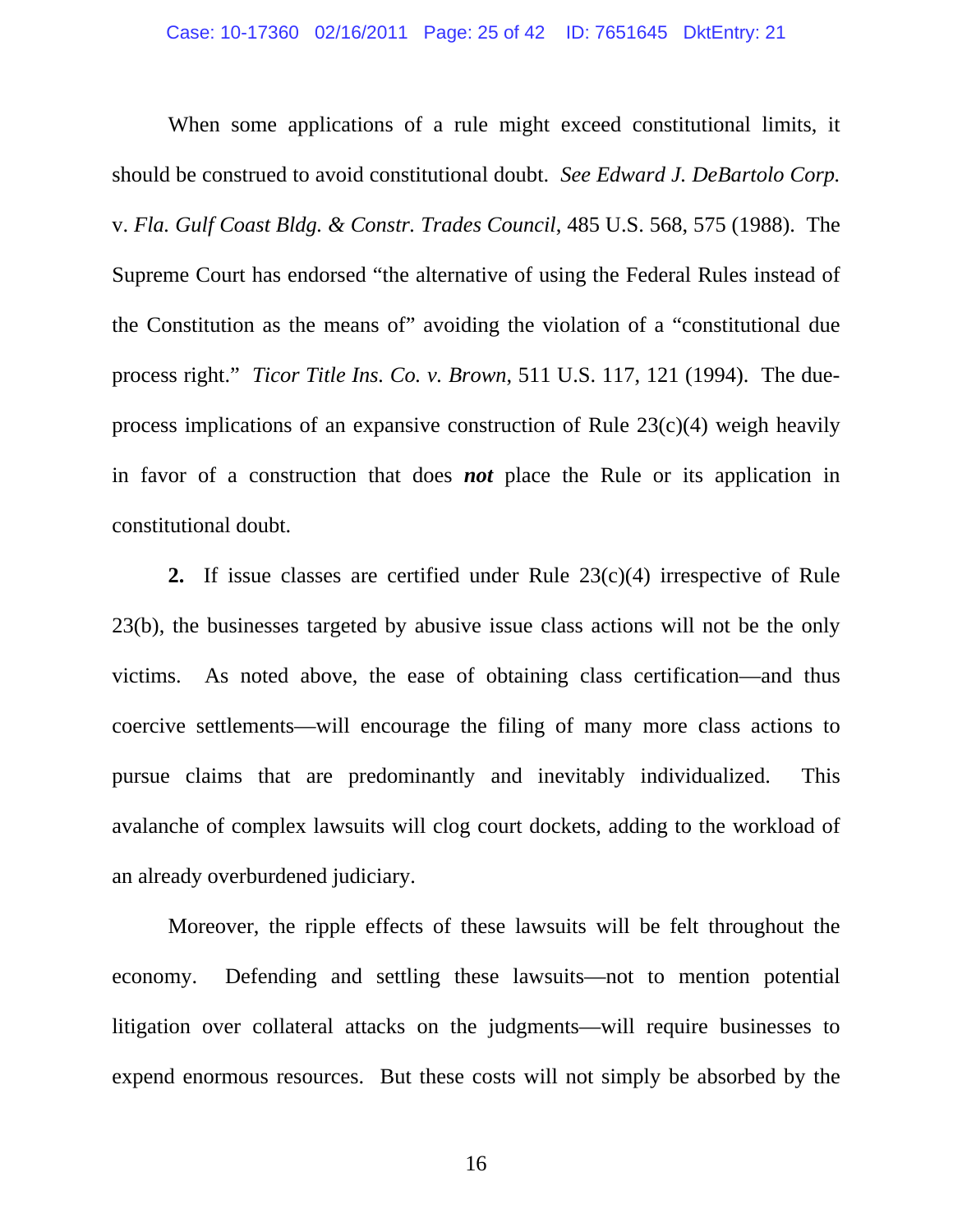owners of the targeted businesses, but rather will affect economic behavior across the board. For example, the imposition of these costs will adversely affect customers and employees through higher prices, more limited product and service offerings, lower wages and benefits, and disincentives to hire additional employees. *See generally* Michael Moore & Kip Viscusi, *Product Liability, Research and Development, and Innovation*, 101 J. POLITICAL ECON. 161, 174-75 (1993).

### II. **THE DISTRICT COURT'S PREDOMINANCE ANALYSIS IS LEGALLY FLAWED.**

Aside from the decision to certify an improper issue class, the district court's certification analysis suffers from other defects. Here, we focus on two errors that—if not corrected—could have broad and detrimental effects on class-action litigation generally. First, in deciding whether common questions predominated over individualized ones, the court below focused on the defendants' alleged policies to the exclusion of their actual practices. Second, in considering the applicability of the Motor Carrier Act exemption to state and FLSA overtime rules, the court truncated the predominance analysis by granting conditional certification that might be defeated depending on how particular issues were resolved on a class-wide basis—assuming that the hydraulic pressure to settle permits those issues to be resolved at all.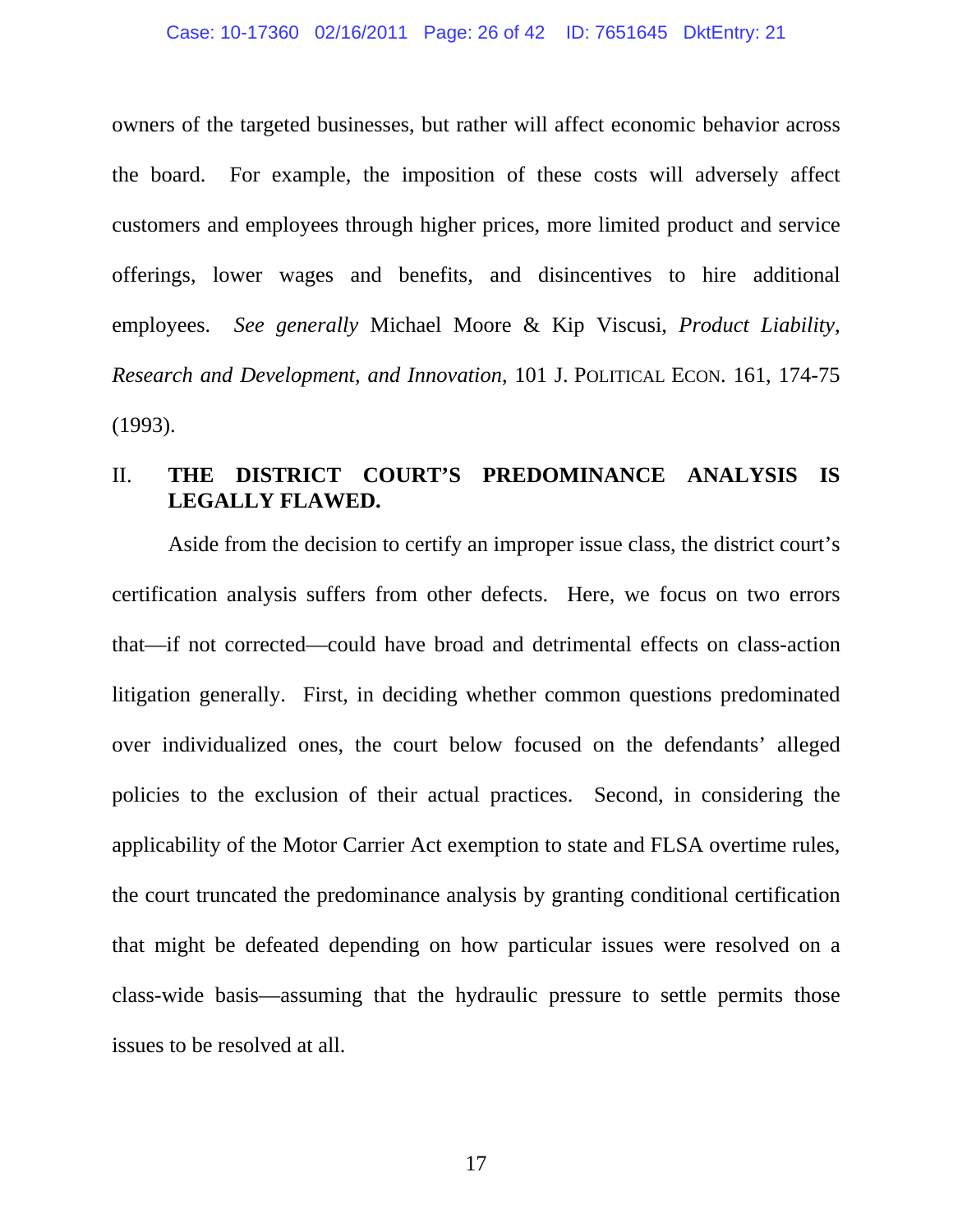## **A. Questions Regarding An Employer's Abstract Policies Do Not Predominate Over Questions Regarding Its Actual Practices.**

The district court determined that common questions as to defendants' policies regarding overtime pay, unpaid work, and rest and meal breaks predominate over individualized questions as to whether particular class members actually were deprived of pay or breaks. ER 24-27. The court repeatedly concluded that the gravamen of plaintiffs' claims is whether defendants' "*policy* facially violated state law," with the question whether, for example, "individual drivers actually took meal breaks" going solely "to damages, not liability." *Id.* at 24; *see also id*. *at* 25, 27.

That analysis is erroneous for at least two reasons. First, in focusing solely on the defendants' alleged policies while ignoring their practices, the court overlooked the fact that only actual deprivations of pay or breaks violate the law. Although a policy may be relevant to liability, proving that a policy exists on paper is only one step toward proving liability; at least as important is evidence that the policy is applied unlawfully, particularly if the legality of the policy on its face is ambiguous. (For example, in this case the "common issue" of the existence of a policy against paying overtime is undisputed, yet whether that policy was lawfully applied to any given driver is likely to depend on driver-specific factual inquiries.) If the mere existence of a company policy were automatically to establish predominance, Rule 23(b)(3) would not serve its purpose of separating cases where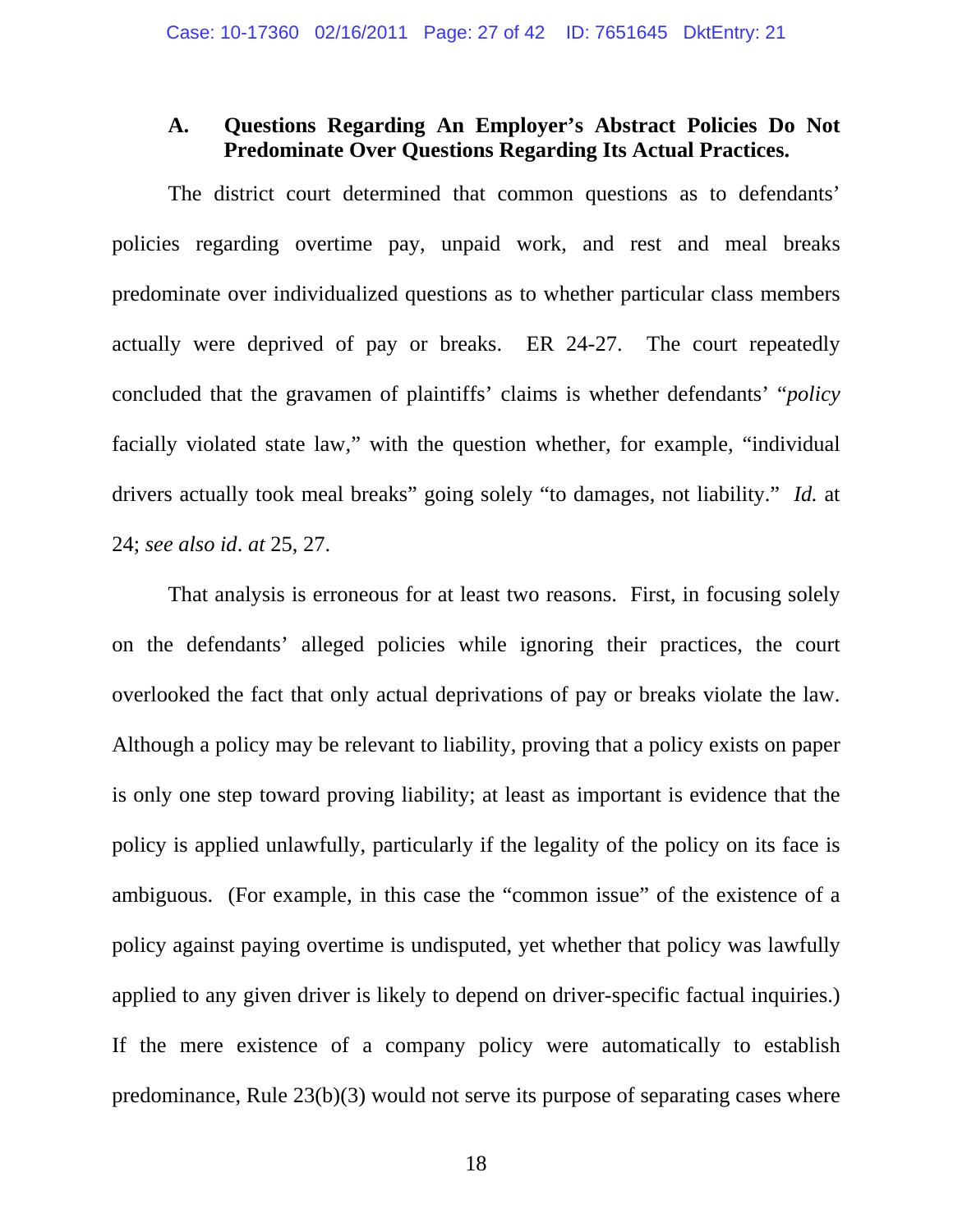### Case: 10-17360 02/16/2011 Page: 28 of 42 ID: 7651645 DktEntry: 21

a class trial would save resources from those that instead would devolve into a multitude of mini-trials. For this reason, this Court recently reminded the same district court that scrutiny of an employer's policies "to the near exclusion of other factors relevant to the predominance inquiry" cannot justify class certification. *In re Wells Fargo Home Mortgage Overtime Pay Litig.*, 571 F.3d 953, 959 (9th Cir. 2009). *See also Vinole v. Countrywide Home Loans, Inc.*, 571 F.3d 935, 947 (9th Cir. 2009).

Second, by deferring to some other proceeding any consideration of whether particular employees actually were deprived of pay or breaks—issues of causation and injury that the district court mistakenly characterized as addressing "damages" alone (ER 24, 27)—the district court guaranteed the violation of the defendants' Seventh Amendment rights. When district courts sever issues for trial before separate juries, the factual findings of the first jury cannot be subject to reexamination by the second jury. In *Gasoline Products Co. v. Champlin Refining Co.*, 283 U.S. 494 (1931), the Supreme Court held that a partial retrial limited to particular issues "may not properly be resorted to unless it clearly appears that the issue to be retried is so distinct and separable from the others that a trial of it alone may be had without injustice." *Id.* at 500. In rejecting a limited retrial on counterclaim damages, the Court explained that "the question of damages on the counterclaim is so interwoven with that of liability that the former cannot be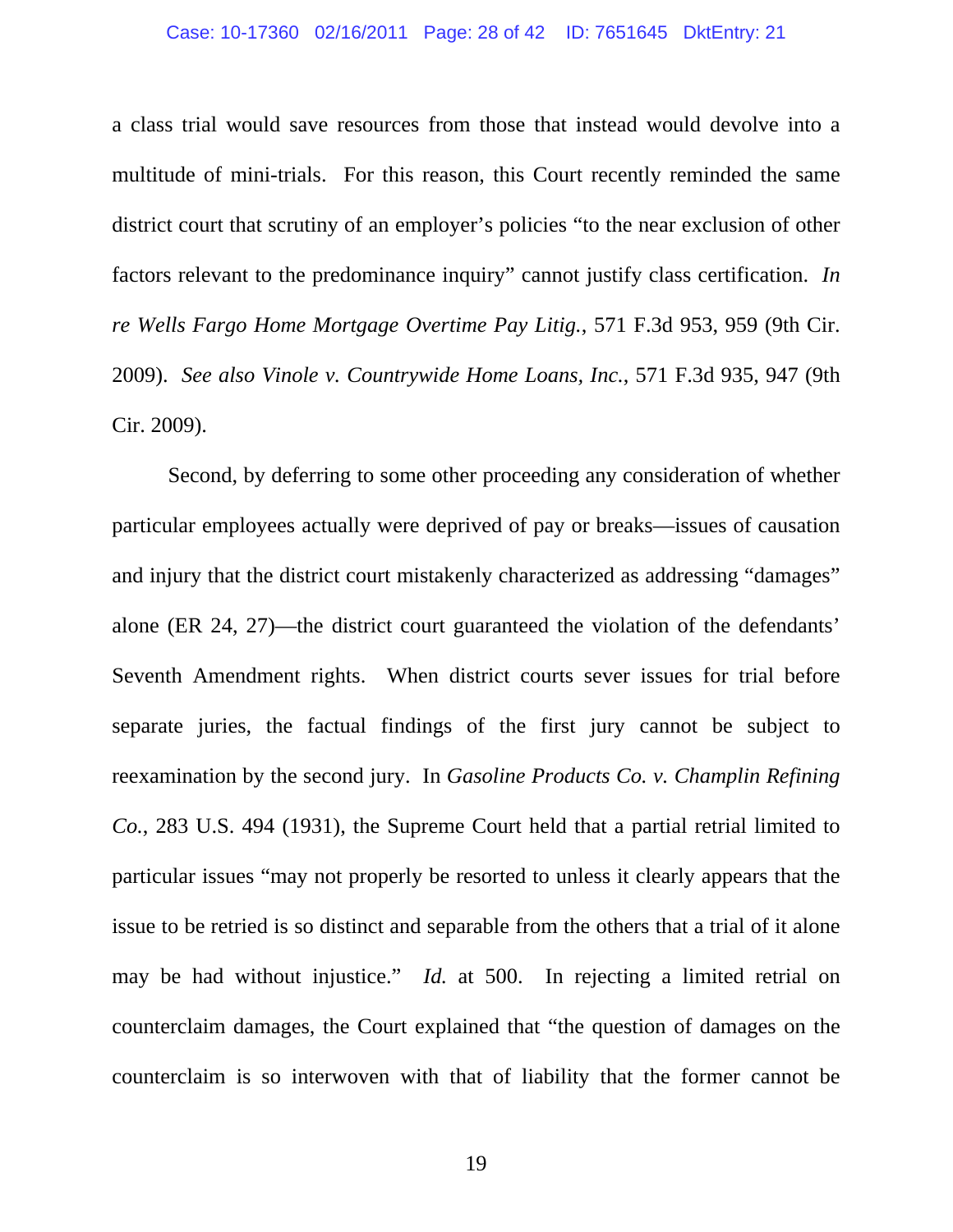### Case: 10-17360 02/16/2011 Page: 29 of 42 ID: 7651645 DktEntry: 21

submitted to the jury independently of the latter without confusion and uncertainty, which would amount to a denial of a fair trial." *Id.* 

Since *Gasoline Products*, the courts of appeals—including this Court—have made clear that district courts must "carve at the joint" when deciding which issues may be certified for class-wide or consolidated trial and which would be resolved by subsequent juries, in order to avoid re-examination of the first jury's findings. *Castano*, 84 F.3d at 751 (quoting *Rhone-Poulenc*, 51 F.3d at 1302); *see also*, *e.g.*, *United Air Lines, Inc. v. Wiener*, 286 F.2d 302, 305 (9th Cir. 1961) (reversing order consolidating the liability phases of airline crash victims' trials because the separate trials on damages would decide questions "interwoven with that of liability").

Even if the district court were correct that whether employees actually were deprived of pay or breaks went solely to "damages" (ER 24, 27), these "damages" issues are so "interwoven with that of liability" that they cannot be tried separately without "a denial of a fair trial." *Gasoline Prods.*, 283 U.S. at 500. Overlapping factual and legal issues regarding the content and application of the policies and the actual treatment of individual class members may confuse the subsequent juries and lead to inconsistent verdicts.

The district court's piecemeal approach would have negative repercussions for businesses nationwide. It is easy for plaintiffs in many class-action contexts to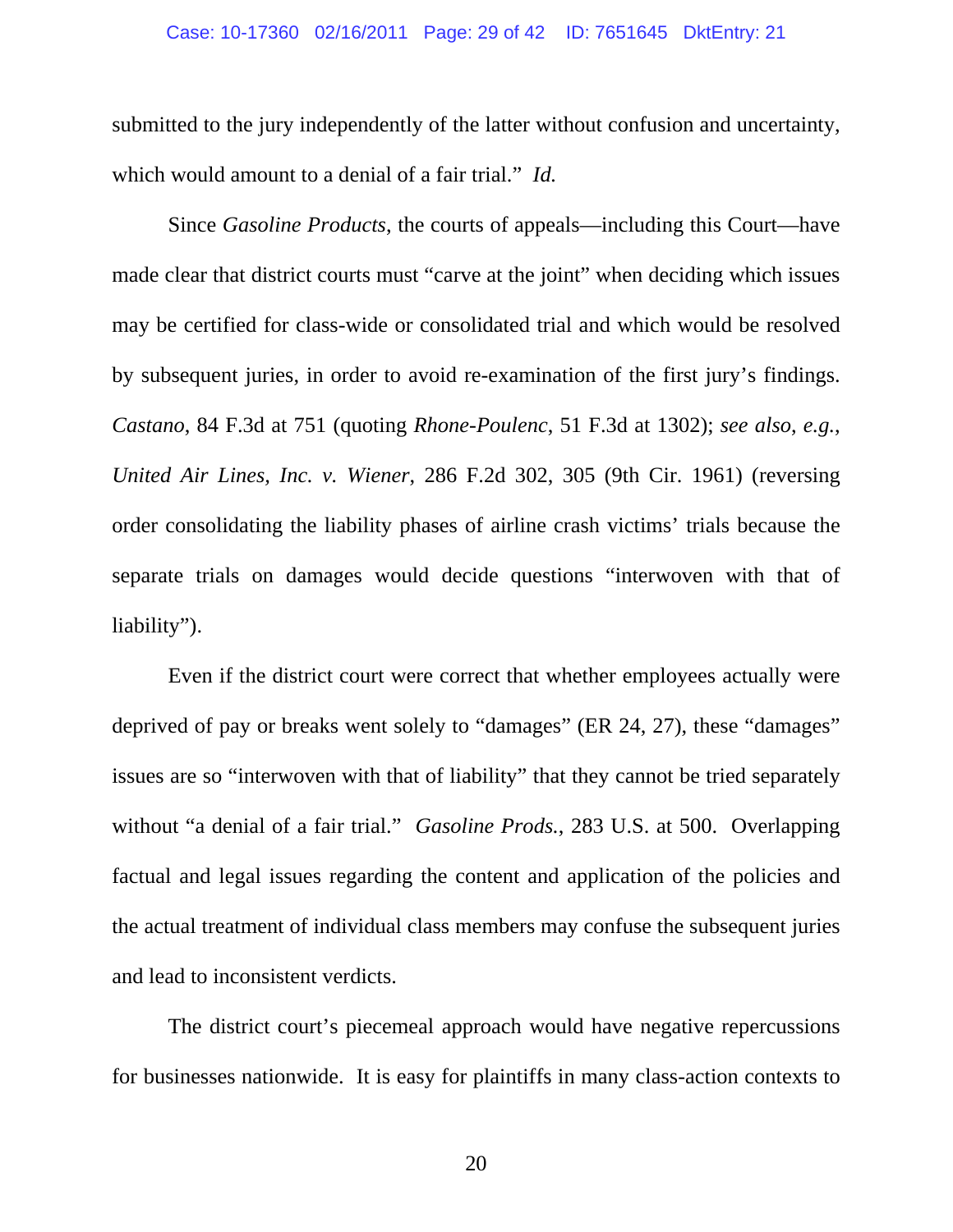### Case: 10-17360 02/16/2011 Page: 30 of 42 ID: 7651645 DktEntry: 21

point to some evidence of a common policy, however vague. For example, employers have employee handbooks, retailers have posted return policies and sales scripts, and manufacturers often include brochures with their products. Yet under the district court's approach, the possible existence of any policy and whether it "facially violate<sup>[s]</sup> state law" might justify class certification (ER 24, 27)—even if actual practices can be determined only through an individual inquiry. That approach would grease the skids towards class certification—while increasing the ability of class counsel to coerce unwarranted settlements from the businesses they target.

## **B. A Plaintiff May Not Obtain A Conditional Class Certification In Order To Avoid Having To Satisfy Predominance.**

The district court also erred in assessing predominance by conditionally certifying issues regarding the applicability of the Motor Carrier Act exemption to the FLSA and California's overtime regulations.

Those rules do not apply to employees whose hours of service are regulated by the Secretary of Transportation under the Motor Carrier Act, 49 U.S.C. § 31502. *See* 29 U.S.C. § 213; CAL. CODE REGS. tit. 8, § 11090(1)(A)(1). That Act applies if both the employer carrier and the driver are subject to the Secretary's jurisdiction. *See* 46 FED. REG. 37,902 (July 23, 1981). The Secretary has jurisdiction over motor carriers unless they "engage[] in wholly intrastate commerce" and have not sought to "'solicit'" any "'interstate business'" within "'a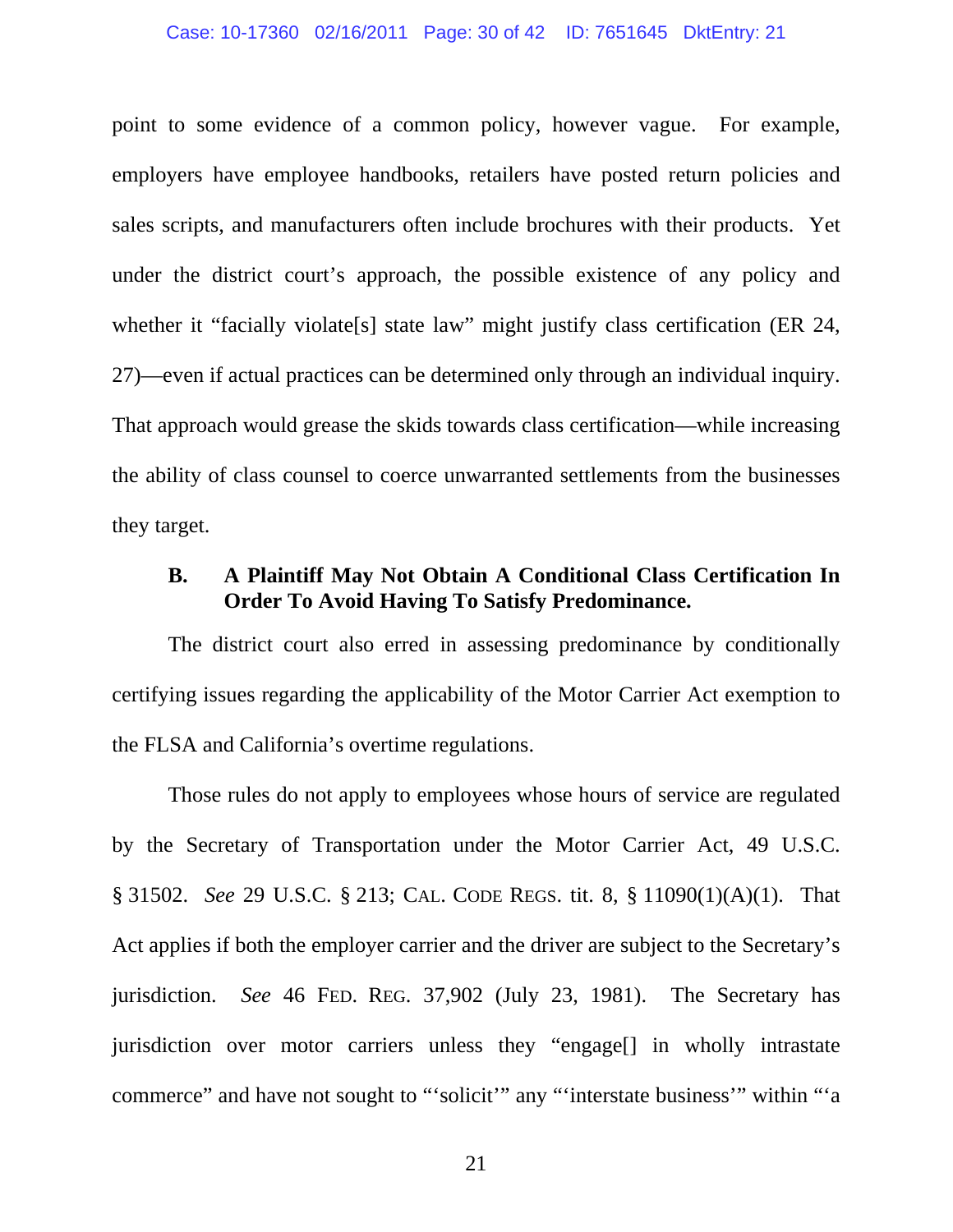#### Case: 10-17360 02/16/2011 Page: 31 of 42 ID: 7651645 DktEntry: 21

reasonable period of time prior to the time at which jurisdiction is in question.'" *Reich v. Am. Driver Serv., Inc.*, 33 F.3d 1153, 1155-56 & n.2 (9th Cir. 1994) (quoting 46 FED. REG. 37,902). And the Secretary has jurisdiction over a particular driver if, during the past four months, he or she was involved in interstate commerce or "'could reasonably have been expected to make one of the carrier's interstate runs,'" upon review of "'statements from [the] driver[] and [the] carrier[], and any employment agreement[]." *Id.* at 1156 (quoting 46 FED. REG. 37,902).

The district court concluded that the question whether the defendants were subject to the Secretary's jurisdiction was amenable to common proof because the only disputed issues were whether, as a few district courts have concluded, there is an exception for carriers whose interstate activities are "de minimis," and whether defendants fell under that exception. ER 16-17, 22. The first question that the court deemed common—whether a de minimis exception exists—should be resolved in the certification inquiry, not deferred in order to justify certification. It is impossible to determine whether a class trial would be efficient—which is why common questions are weighed against individualized ones—if the court postpones determining the elements of a claim and any defenses (and thus what evidence would need to be considered at trial) until after the class is certified.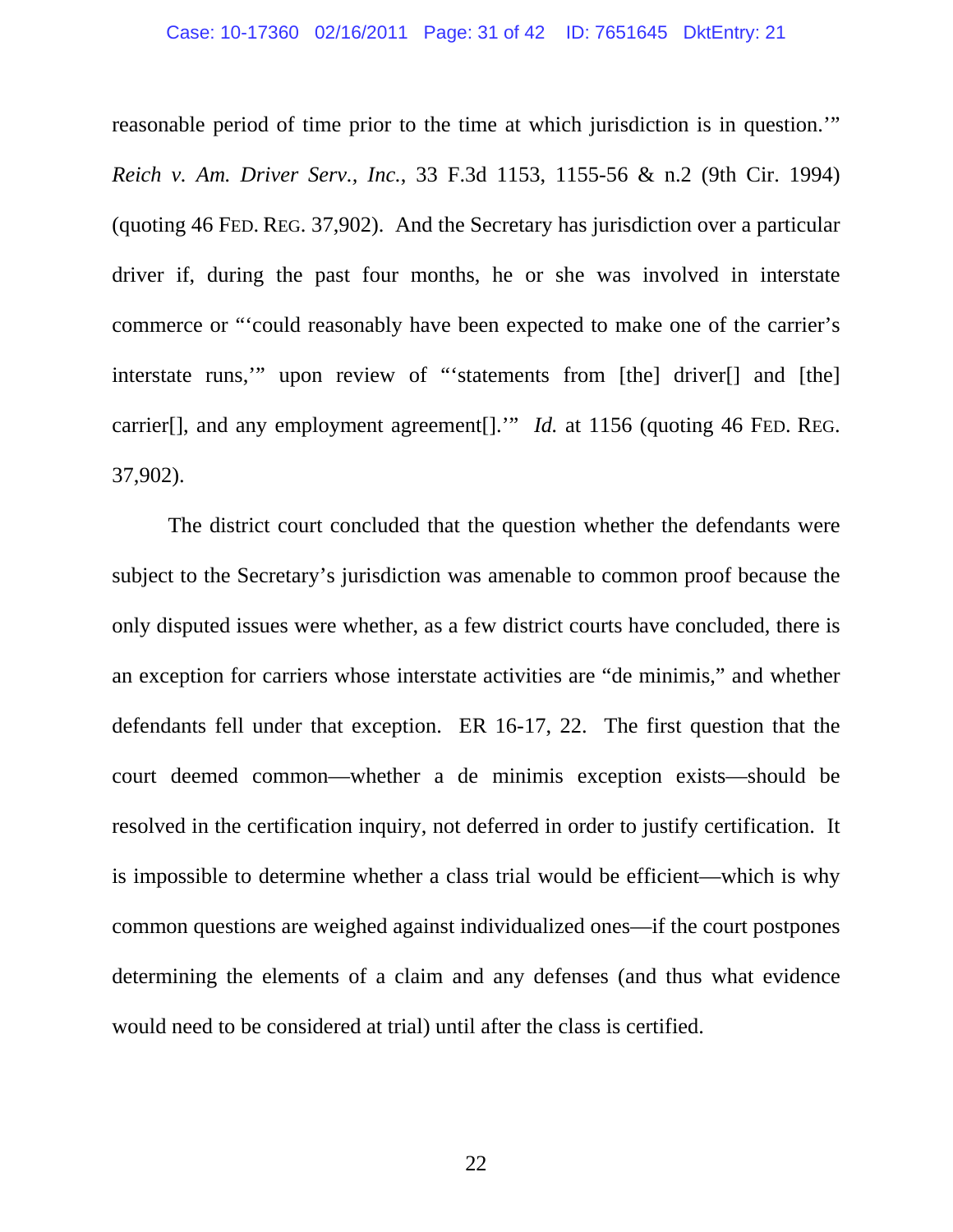And the district court should have rejected the de minimis doctrine here. The handful of trial courts that have applied it to carriers mistakenly rely on an interpretation of the Motor Carrier Act by the Secretary of *Labor* rather than the Secretary of *Transportation*, who enforces that Act. The Secretary of Transportation, speaking through the Federal Highway Administration, chose not to adopt the Labor Secretary's "de minimis" exception. *Compare* 46 Fed. Reg. at 37,903 *with* 29 C.F.R. § 782.2. This Court has properly deferred to the Transportation Secretary's interpretation. *See Reich*, 33 F.3d at 1155-56; *accord*, *e.g.*, *Friedrich v. U.S. Computer Servs.*, 974 F.2d 409, 417 (3d Cir. 1992). When two agencies disagree on the meaning of a statute, this Court "give[s] deference" to the construction of the agency "charged with administering" the statute—not that of the agency "interpret[ing] statutes outside [its] administrative ken." *Parola v. Weinberger*, 848 F.2d 956, 959-60 (9th Cir. 1988); *see also United States v. Eurodif S.A.*, 129 S. Ct. 878, 887 (2009).

The district court thus erroneously believed that the de minimis exception raised a common question as to whether the *carriers* were within the Secretary's jurisdiction. But the court correctly recognized that whether individual *drivers* are subject to the Secretary's jurisdiction is so rife with individualized inquiries as to "overwhelm common issues." ER 20. For example, although the court deemed defendants' method of assigning routes to drivers to be susceptible to common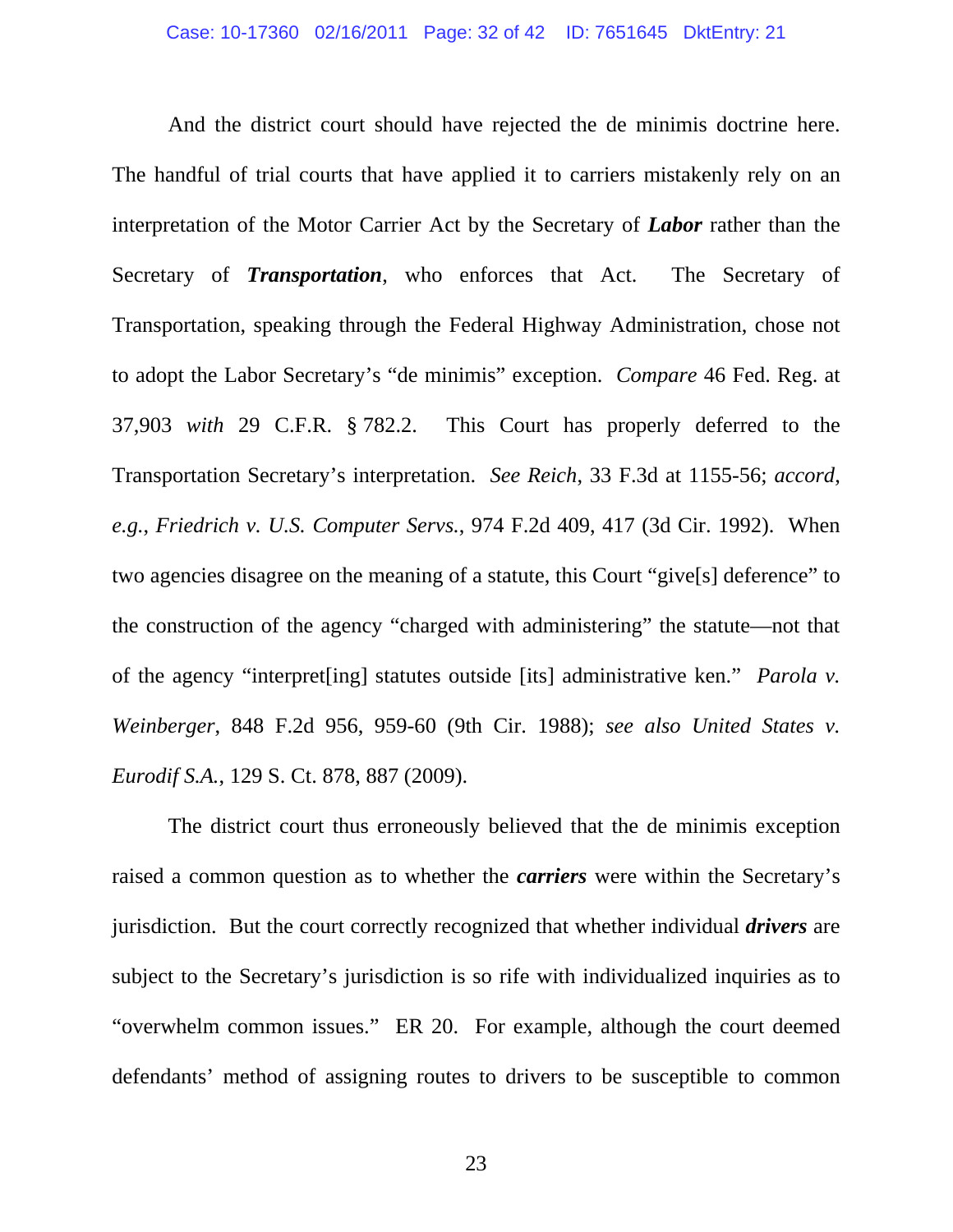#### Case: 10-17360 02/16/2011 Page: 33 of 42 ID: 7651645 DktEntry: 21

proof, the court recognized that weighing the individualized evidence as to drivers' expectations of traveling interstate would require "fact-intensive, detailed inquiries." *Id.* Thus, the court concluded that it could not definitively resolve the applicability of the Motor Carrier Act exemption in a class-wide trial.

Rather than resolving whether common questions as to the applicability of the Motor Carrier Act exemption predominate, the district court simply delayed decision. The court thus certified the first element—whether the defendants fall within the Secretary's jurisdiction—and noted that it would decertify the class "[i]f on summary judgment or at trial, it is determined that defendants" do indeed qualify. ER 21-23.

This conditional certification, however, was improper because "the 2003 amendments to [] Rule 23 eliminated so-called 'conditional certifications" that were "formerly available under Rule 23(c)(1)(C)." *Wachtel ex rel. Jesse v. Guardian Life Ins. Co.*, 453 F.3d 179, 186 n.8 (3d Cir. 2006). As the Standing Committee on Rules and Practice explained in proposing the amendment, "[t]he provision for conditional class certification is deleted to avoid the unintended suggestion, which some courts have adopted, that class certification may be granted on a tentative basis, even if it is unclear that the rule requirements are satisfied." *Report of the Judicial Conference Comm. on Rules of Practice and Procedure to the Chief Justice of the United States and Members of the Judicial*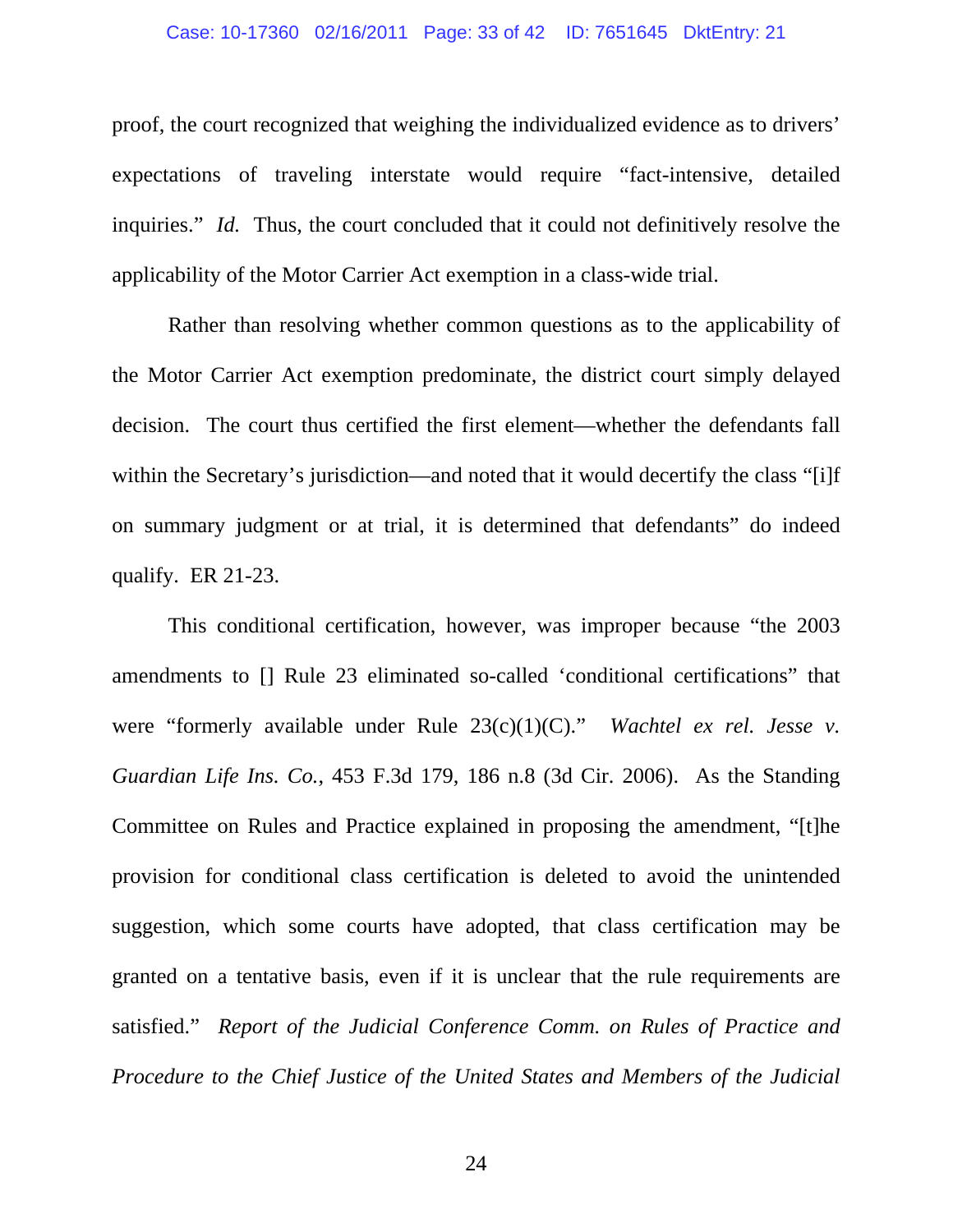*Conference of the United States* 12 (2002). Accordingly, "a trial court may not certify only a limited list of class claims or issues while explicitly delaying decision on other claims." *Wachtel*, 453 F.3d at 186 n.8; *see also Castano*, 84 F.3d at 741 (rejecting notion that conditional certification may be used so the court may "'avoid deciding whether, at that time, the requirements of the Rule have been substantially met'") (quoting *In re Hotel Tel. Charges*, 500 F.2d 86, 90 (9th Cir. 1974)).

The district court's certify-now, ask-questions-later approach is profoundly unfair to defendants. To begin with, the availability of conditional class certifications vastly expands the exposure of businesses to unwarranted classaction litigation. For example, under the district court's approach, plaintiffs arguably could obtain certification of almost any consumer fraud claim. Such claims often are not susceptible to class-wide adjudication because reliance typically cannot be resolved by class-wide proof. But if the plaintiff can advance a legal theory by which reliance may be presumed—no matter how dubious—that obstacle to class-wide treatment can be swept under the rug. To be sure, the class could be decertified once the business refutes the plaintiff's theory. But the increased expense of litigating a class action and the magnified risk of an adverse result may allow the plaintiff to extract a settlement.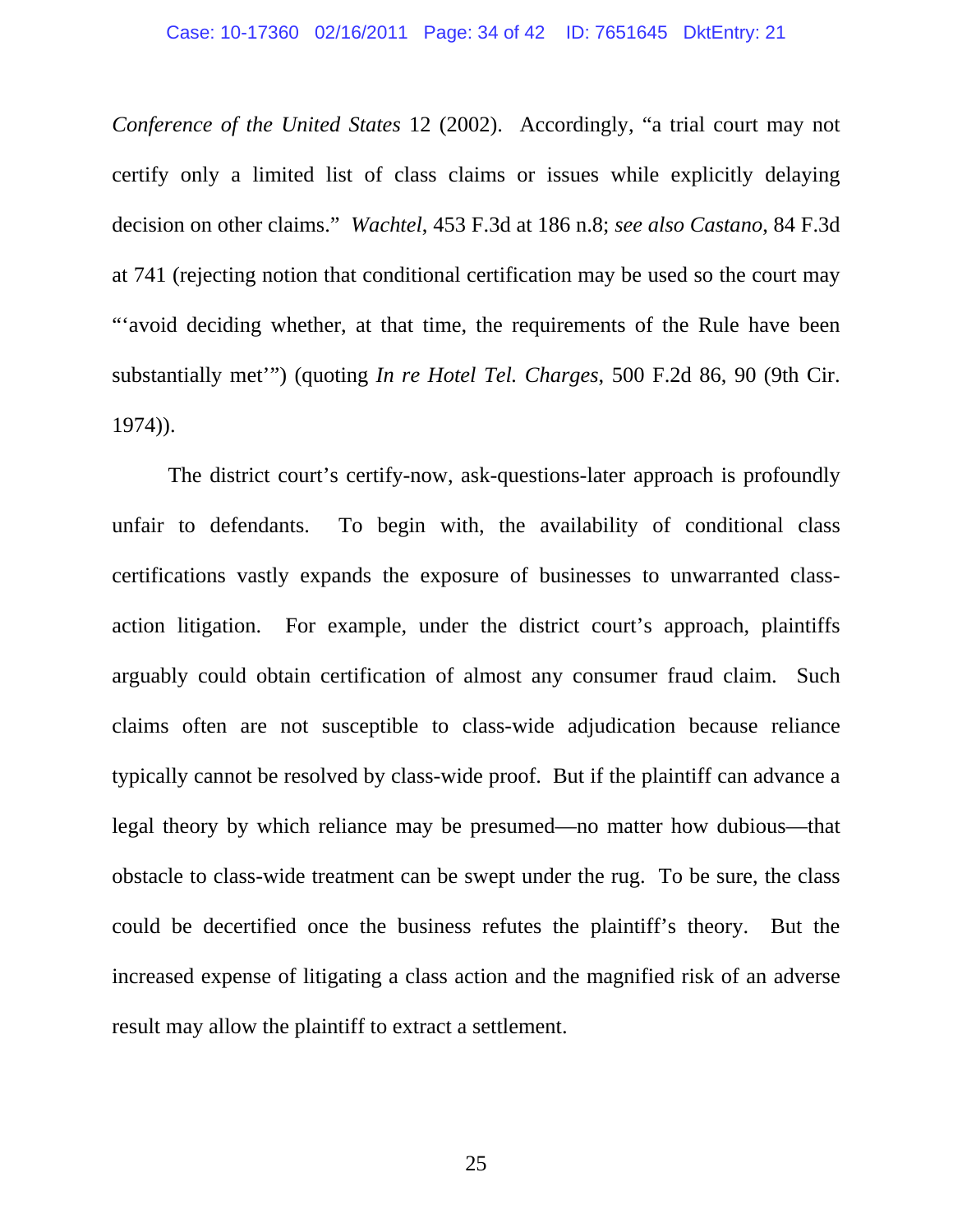In addition, conditional certifications present the defendant with a lose-lose scenario. If the defendant fails to satisfy the condition for decertification, the defendant is subject to potential class-wide liability. But if the defendant does make the required showing, the resulting decertification of the class means that absent class members are not bound by the judgment and thus are free to re-litigate the conditional certification until the defendant eventually loses or capitulates. *Cf.*  Brainerd Currie, *Mutuality of Collateral Estoppel: The Limits of the* Bernhard *Doctrine*, 9 STAN. L. REV. 281, 281-89 (1957).

## III. **CERTIFYING AN OPT-OUT CLASS ACTION TO PURSUE A UCL CLAIM PREMISED ON A VIOLATION OF THE FLSA WOULD UNDERMINE CONGRESS'S INTENT TO REDRESS FLSA VIOLATIONS THROUGH OPT-IN COLLECTIVE ACTIONS.**

As defendants explained, the Federal Rules do not authorize certification of an opt-out class action to pursue a California UCL claim that rests entirely on alleged violations of the FLSA. Aplt. Br. 46-58. When a UCL claim is premised on the violation of another law, the UCL claim "borrows" all "substantive portion[s]" of that law—including any procedural requirements that are such "fundamental parts" of the borrowed law as to be substantive in effect. *Blanks v. Seyfarth Shaw LLP*, 171 Cal. App. 4th 336, 364 (2009). Congress's mandate that FLSA claims be pursued only on an opt-in basis (29 U.S.C. § 216(b)) is both substantive and fundamental. As the Supreme Court has explained, Congress enacted that provision "for the purpose of limiting private FLSA plaintiffs to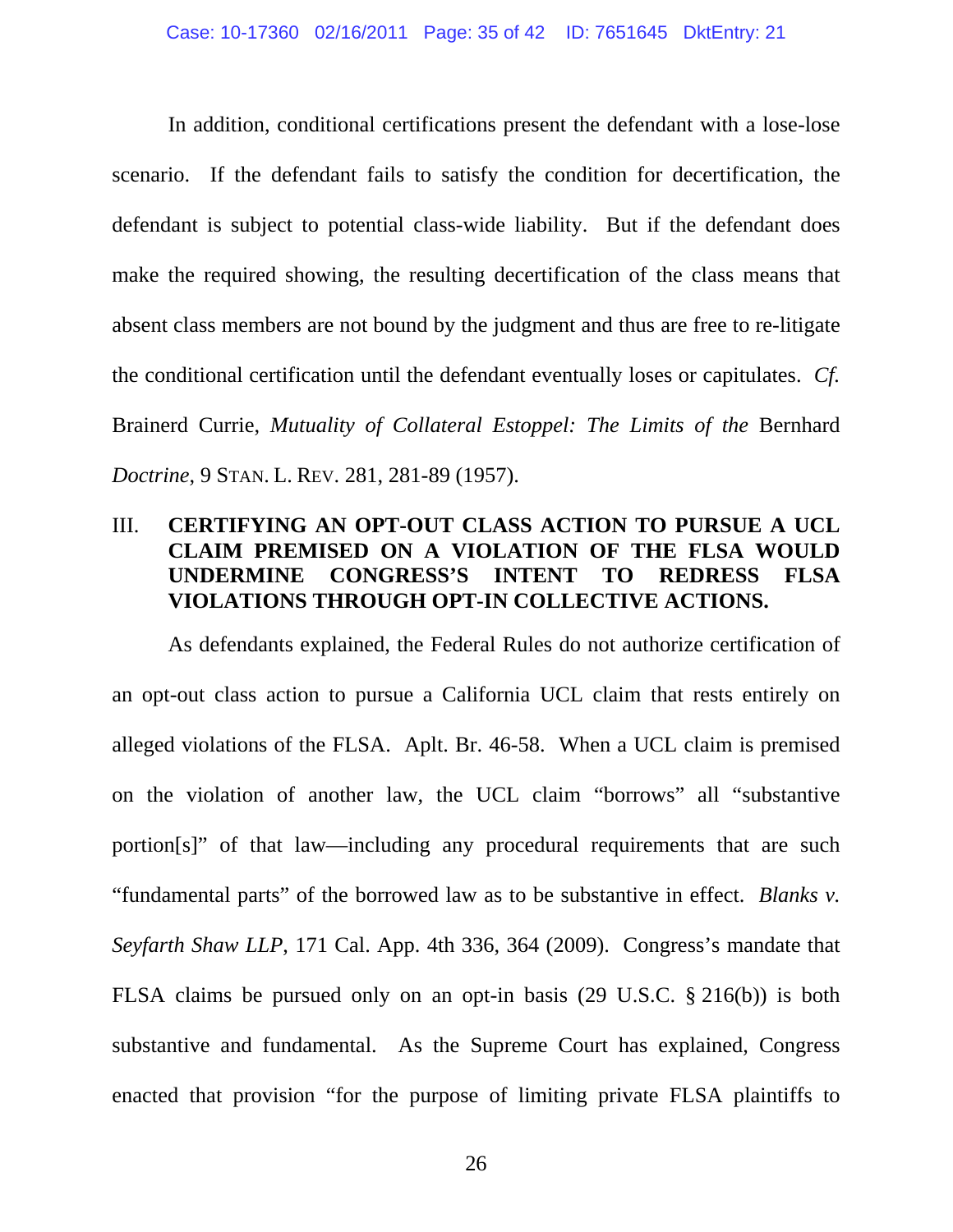### Case: 10-17360 02/16/2011 Page: 36 of 42 ID: 7651645 DktEntry: 21

employees who asserted claims in their own right and freeing employers of the burden of representative actions." *Hoffmann-La Roche, Inc. v. Sperling*, 493 U.S. 165, 173 (1989). Plaintiffs' UCL claim therefore borrows the FLSA's opt-in provision. By certifying the claim on an opt-out basis, the district court "enlarge[d]" the plaintiff's rights and "abridge[d]" the rights of the class members and the defendants in violation of the Rules Enabling Act, 28 U.S.C. § 2072(b).

In addition, in certifying the UCL claim on an opt-out basis, the district court failed to consider Rule 23(b)(3)'s superiority requirement. Because Congress has commanded that FLSA violations be litigated on an opt-in basis, a Rule 23 opt-out class necessarily is not "superior" to an opt-in FLSA collective action. *See*, *e.g.*, *Khadera v. ABM Indus. Inc.*, 701 F. Supp. 2d 1190, 1196 (W.D. Wash. 2010). It might be a closer question if the Rule 23 class asserted the violation of a parallel state substantive law. But California's UCL here serves as a means to pursue an FLSA claim; an FLSA violation *is* the "unlawful \* \* \* business \* \* \* practice" that violates the UCL. CAL. BUS. & PROF. CODE § 17200.

If plaintiffs' pleading gambit were to succeed, the FLSA collective action would cease to exist in any state with a pliant borrowing statute. No plaintiff's lawyer would bother pleading an FLSA claim, with its enhanced protections for employers and absent employees, when he can simply recast the same claim under the UCL and obtain certification as an opt-out class under Rule 23(b)(3). That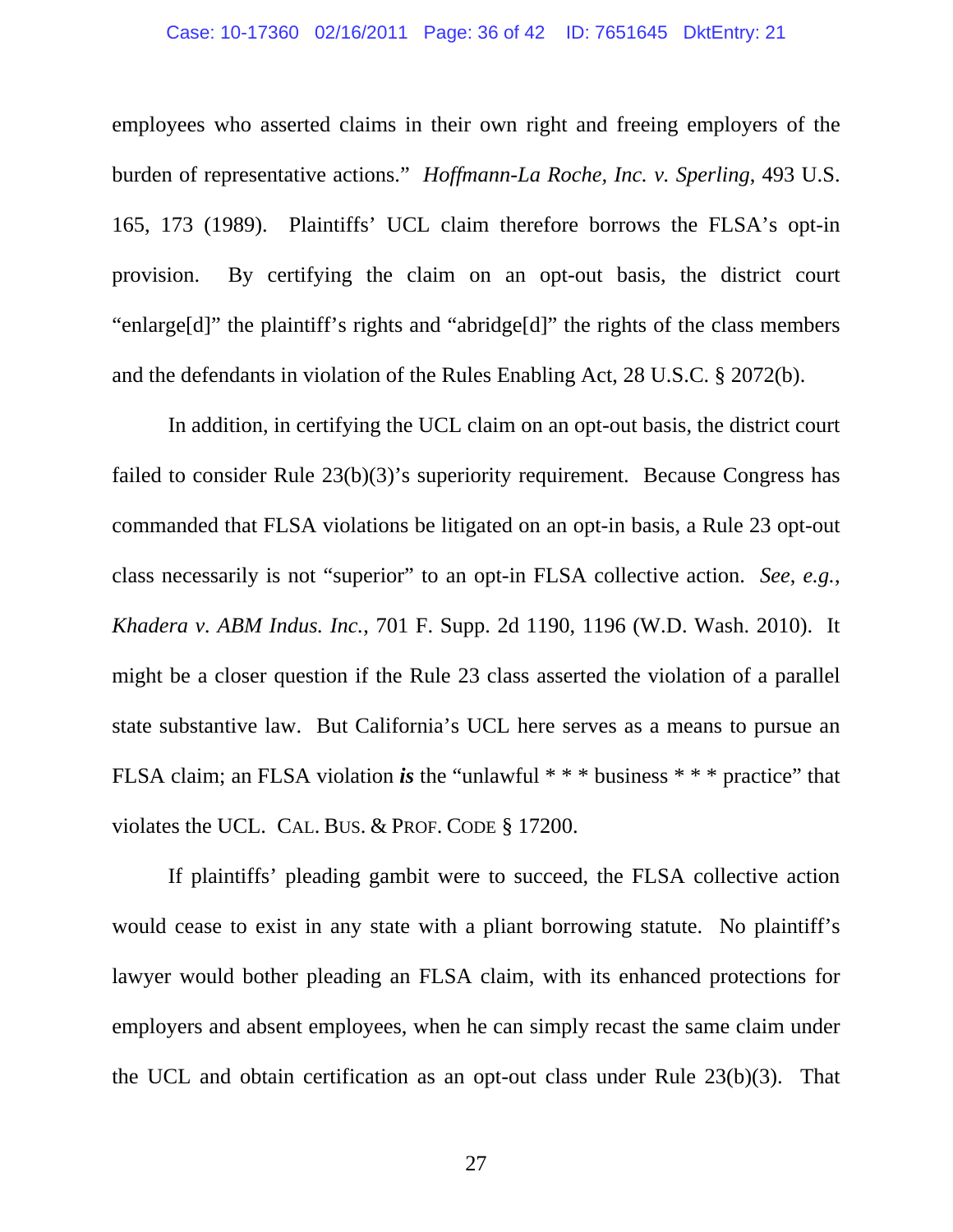#### Case: 10-17360 02/16/2011 Page: 37 of 42 ID: 7651645 DktEntry: 21

would avoid the irony—present here—that large numbers of employees who *refused* authority to litigate their FLSA claims in the collective action are nevertheless swept up into a Rule 23 class that litigates the *same* FLSA claim in the guise of a UCL claim. $4$ 

Eliminating the FLSA's protections for employers and employees would have a deleterious effects on employment incentives and the economy. It would vastly—and unfairly—magnify the leverage of plaintiffs' lawyers to extract unjustified settlements from any business amenable to suit in California. Aggregating claims on an opt-out basis—which causes the class to balloon in size by encompassing the claims even of people who threw the class notice away allows the class counsel to extract unjustified settlements. *See* pages 11-12, *supra*.

Moreover, employees would lose their right under the FLSA not to be bound by FLSA litigation that they do not affirmatively consent to join. Their claims would then be extinguished by the inevitable settlement reached by the plaintiff's lawyer suing in their name. But class members typically receive little benefit from

l

<sup>4</sup> *See Leuthold v. Destination Am., Inc.*, 224 F.R.D. 462, 470 (N.D. Cal. 2004) ("Should only a few plaintiffs opt in to the FLSA class after the court were to certify a Rule 23 state law class, the court might be faced with the somewhat peculiar situation of a large number of plaintiffs in the state law class who have chosen not to prosecute their federal claims.").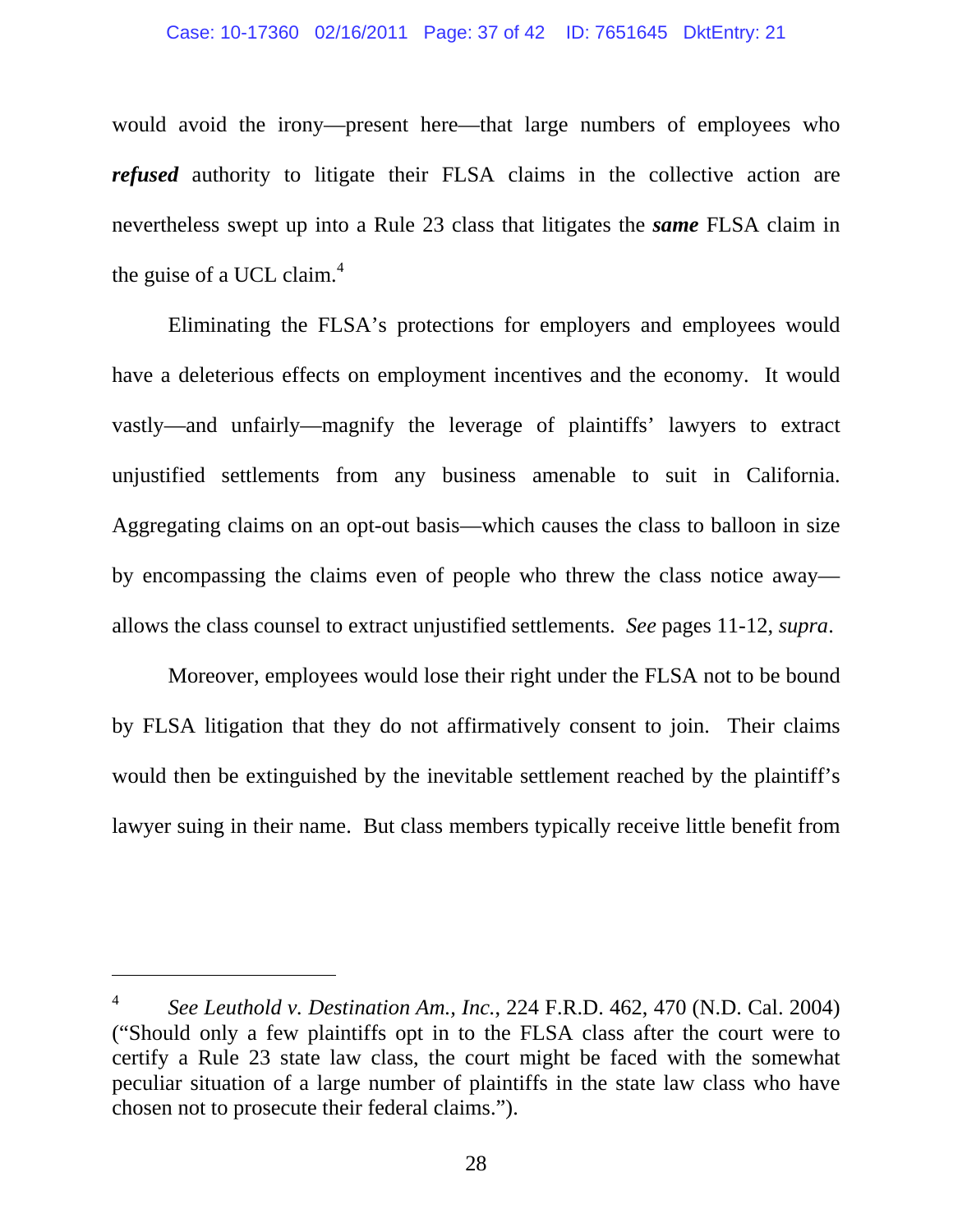#### Case: 10-17360 02/16/2011 Page: 38 of 42 ID: 7651645 DktEntry: 21

these settlements—often pennies on the dollar, if that—with the lion's share reverting to class counsel in the form of attorneys' fees.<sup>5</sup>

It was these very defects with opt-out class actions that led Congress to enact 29 U.S.C. § 216(b), which requires FLSA collective actions to proceed on an optin basis:

> [I]t is certainly unwholesome to allow an individual to come into court alleging that he is suing on behalf of 10,000 persons and actually not have a solitary person behind him, and then later on have 10,000 men join in the suit, which was not brought in good faith, was not brought by a party in interest, and was not brought with the actual consent or agency of the individuals for whom an ostensible plaintiff filed the suit.

93 CONG. REC. 2177, 2182 (1947) (statement of Sen. Donnell). Yet through the device of an opt-out UCL class action piggybacking on an alleged FLSA violation, an "ostensible plaintiff" can circumvent Congress's safeguard against the vexatious assertion of collective rights in FLSA litigation.

In the last decade, employment class actions and FLSA collective actions already have grown from less than one quarter to almost half of the federal class action docket. Emery G. Lee III & Thomas E. Willging, *The Impact of the Class Action Fairness Act of 2005 on the Federal Courts: Fourth Interim Report to the* 

l

<sup>5</sup> *See*, *e.g.*, Christopher R. Leslie, *The Significance of Silence: Collective Action Problems and Class Action Settlements*, 59 FLA. L. REV. 71 (2007); John Bronsteen, *Class Action Settlements: An Opt-In Proposal*, 2005 U. ILL. L. REV. 903, 910-18; Susan P. Koniak & George M. Cohen, *Under Cloak of Settlement*, 82 VA. L. REV. 1051 (1996).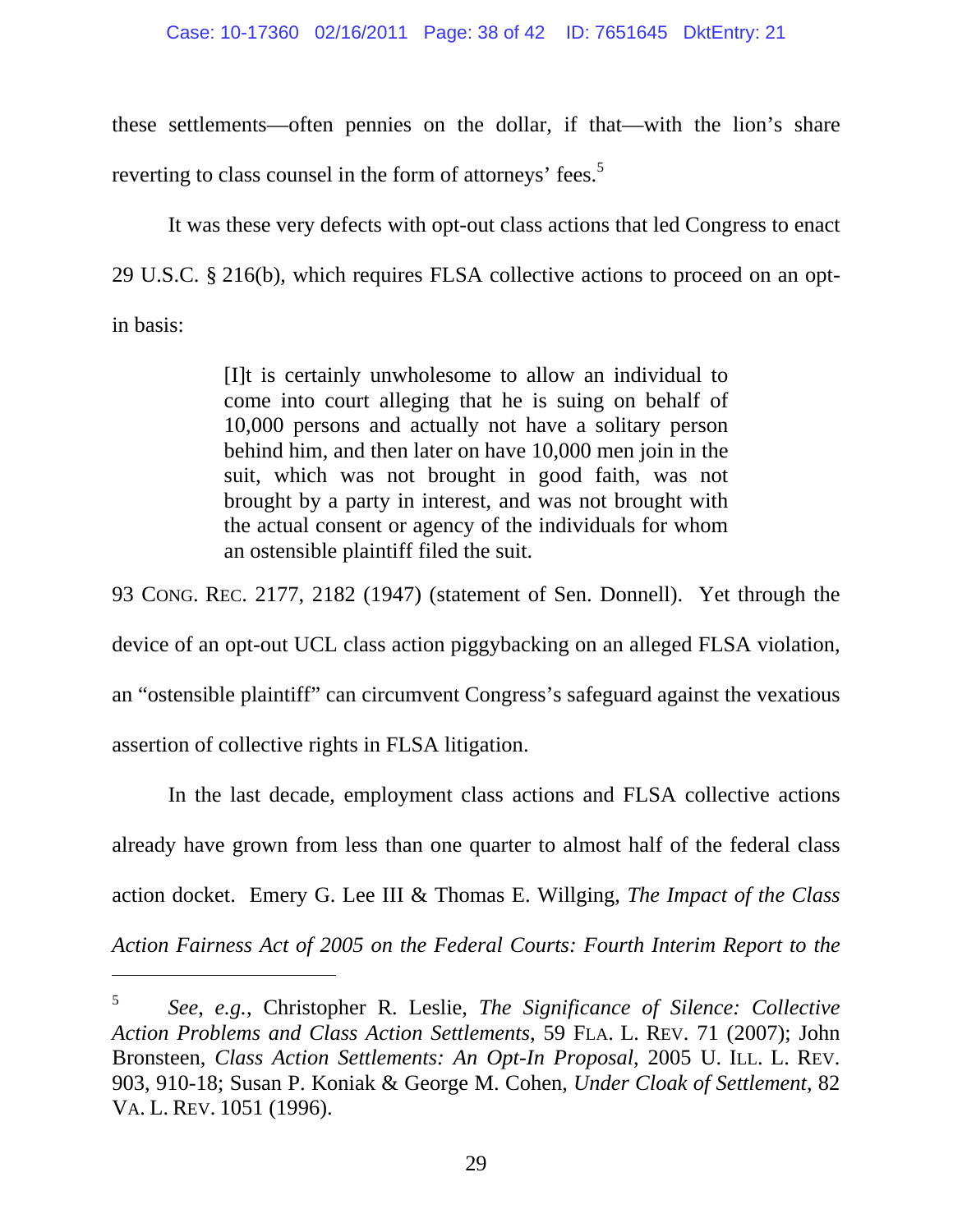*Judicial Conference Advisory Committee on Civil Rules* 4 (Fed. Jud. Ctr. Apr. 2008), at http://www.uscourts.gov/uscourts/RulesAndPolicies/rules/Fourth%20 Interim%20Report%20Class%20Action.pdf. If adopted by this Court, the district court's rationale would accelerate that trend by providing a type of class action that Congress did its level best to preclude. The Court should prevent that anomalous result.

## **CONCLUSION**

The class certification order of the district court should be reversed.

Respectfully submitted,

|                                                 | /s/ Donald M. Falk                             |  |  |
|-------------------------------------------------|------------------------------------------------|--|--|
| Robert S. Digges, Jr.                           | Donald M. Falk                                 |  |  |
| AMERICAN TRUCKING ASSOCIATIONS, MAYER BROWN LLP |                                                |  |  |
| INC.                                            | Two Palo Alto Square, Suite 300                |  |  |
| 950 North Glebe Road, Suite 110                 | 3000 El Camino Real<br>Palo Alto, CA 94306     |  |  |
| Arlington, VA 22203                             |                                                |  |  |
| Telephone: (703) 838-1889                       | Telephone: (650) 331-2000                      |  |  |
| rdigges@trucking.org                            | dfalk@mayerbrown.com                           |  |  |
| Robin S. Conrad                                 | John Nadolenco                                 |  |  |
| Shane B. Kawka                                  | <b>MAYER BROWN LLP</b>                         |  |  |
| NATIONAL CHAMBER LITIGATION                     | 350 South Grand Avenue, 25 <sup>th</sup> Floor |  |  |
| CENTER, INC.                                    | Los Angeles, CA 90071                          |  |  |
| 1615 H Street, N.W.                             | Telephone: (213) 229-9500                      |  |  |
| Washington, D.C. 20062                          | jnadolenco@mayerbrown.com                      |  |  |
| $(202)$ 463-5337                                |                                                |  |  |
| rconrad@uschamber.com                           | <b>Kevin Ranlett</b>                           |  |  |
| skawka@uschamber.com                            | <b>MAYER BROWN LLP</b>                         |  |  |
|                                                 | 1999 K Street, N.W.                            |  |  |
| R. Matthew Cairnes                              | Washington, DC 20006                           |  |  |
| <b>GALLAGHER CALLAHAN &amp;</b>                 | Telephone: (202) 263-3000                      |  |  |
| <b>GARTRELL</b>                                 | kranlett@mayerbrown.com                        |  |  |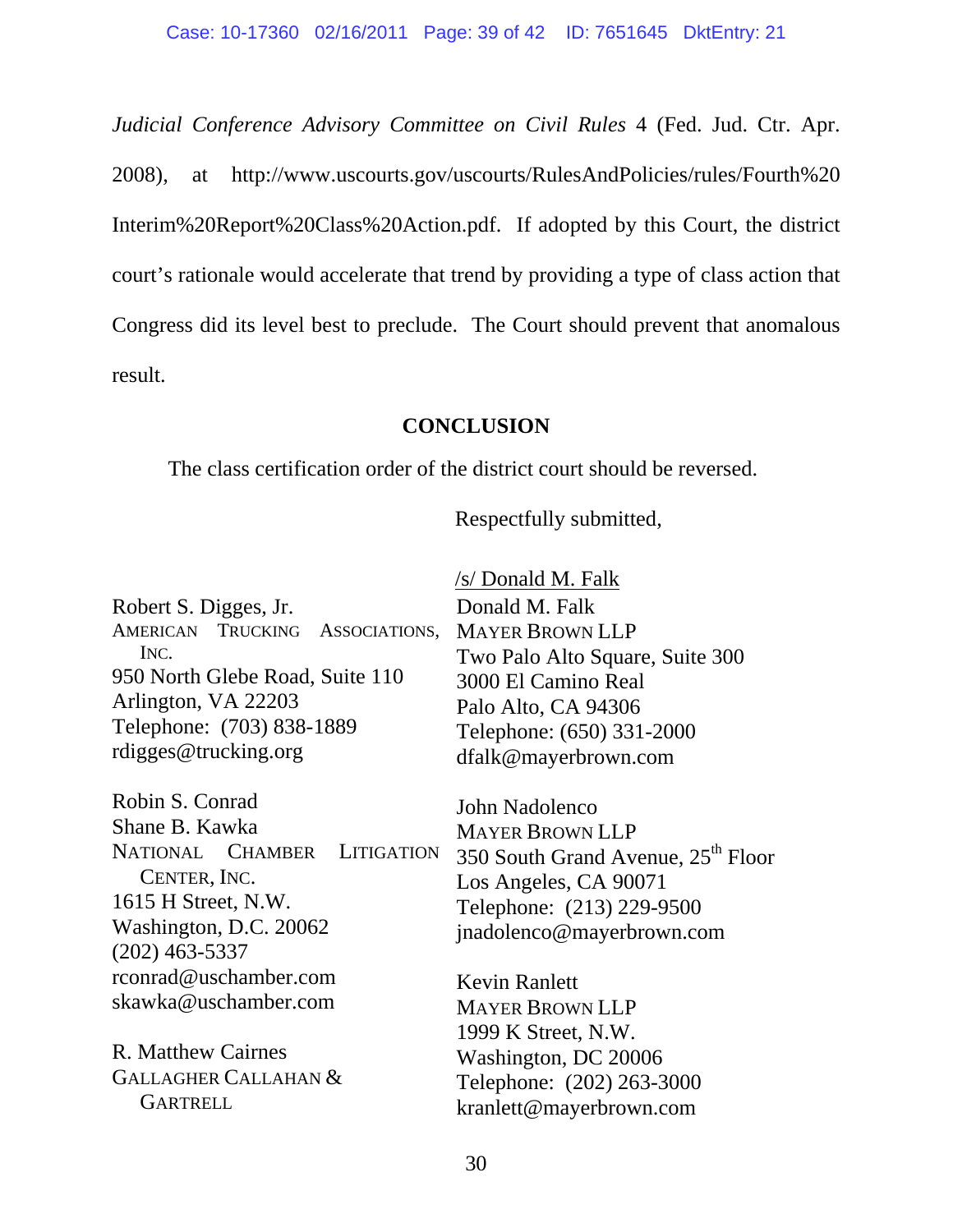214 North Main Street Concord, NH 03301 Telephone: (603) 545-3622 cairnes@gcglaw.com

> *Counsel for Amici Curiae American Trucking Associations, Inc., Chamber of Commerce of the United States of America, and DRI—The Voice of the Defense Bar*

February 16, 2011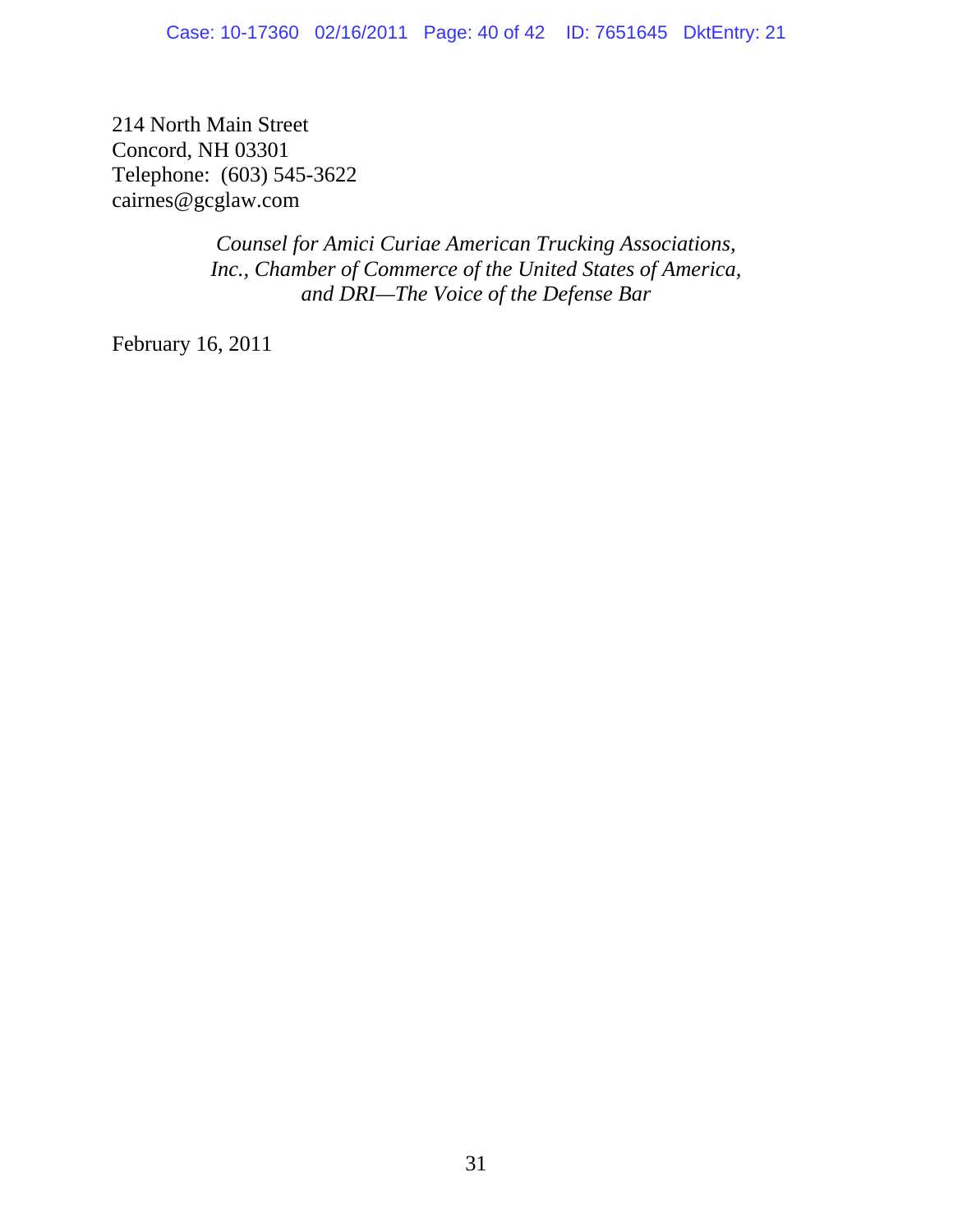## **CERTIFICATE OF COMPLIANCE PURSUANT TO FED. R. APP. P. 32(A)(7)(C) AND CIRCUIT RULE 32-1 FOR CASE NUMBER 08- 15962**

I certify that:

*Amicus Briefs* 

 $\boxtimes$  Pursuant to Fed. R. App. P. 29(d) and 9th Cir. R. 32-1, the attached amicus brief is proportionally spaced, has a typeface of 14 points or more and contains 6,991 words, which is less than the 7,000-word limit,

**or is** 

 $\Box$  Monospaced, has 10.5 or fewer characters per inch and contains not more than either 7,000 words or 650 lines of text,

**or is** 

 $\Box$  **Not** subject to the type-volume limitations because it is an amicus brief of no more than 15 pages and complies with Fed. R. App. P.  $32(a)(1)(5)$ .

DATED: February 16, 2011 MAYER BROWN LLP

 /s/ Donald M. Falk Donald M. Falk